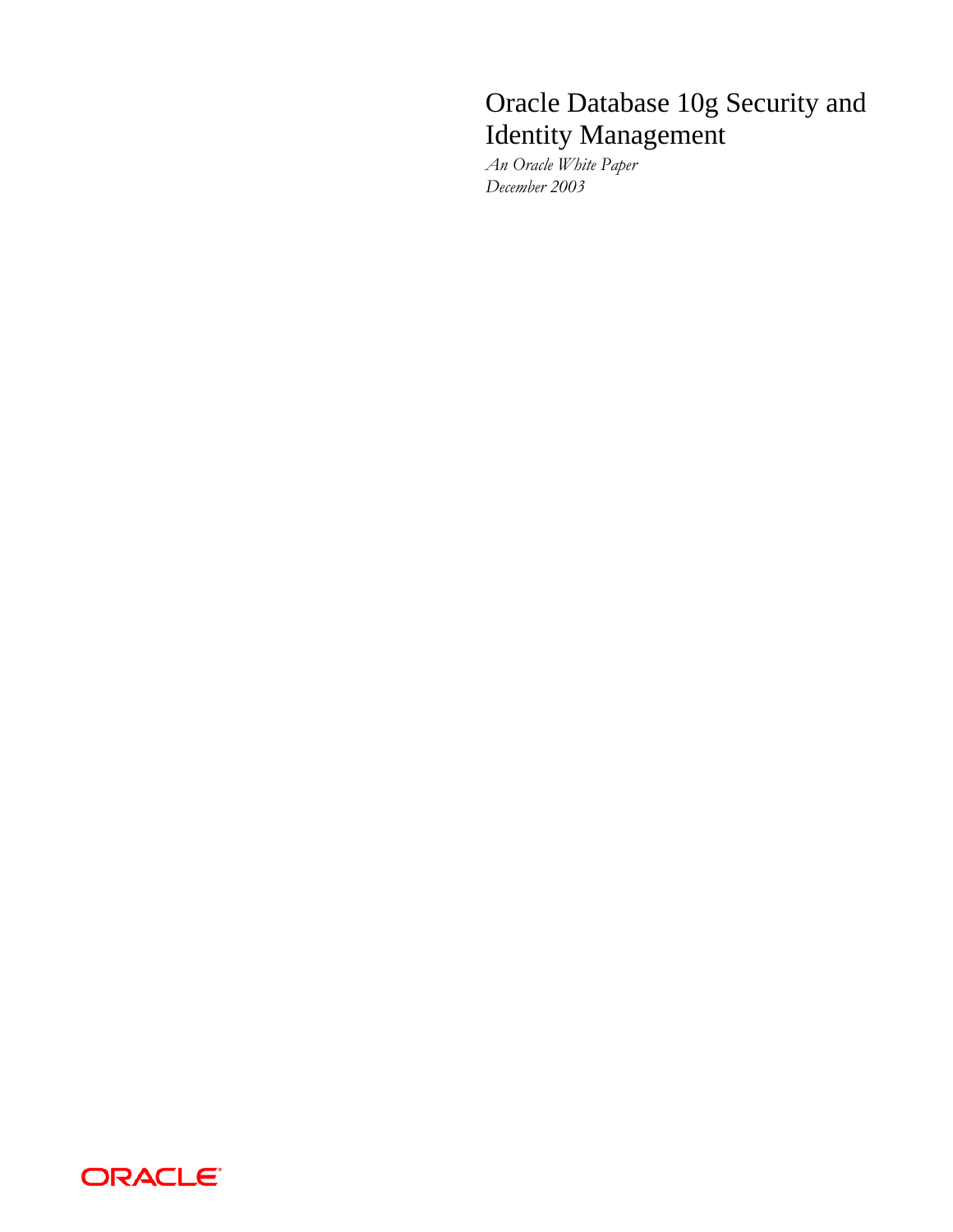# Oracle Database 10g Security and Identity Management

| <b>Executive Overview</b>                                 | 5  |
|-----------------------------------------------------------|----|
| <b>Security Tradition</b>                                 | 5  |
| <b>Oracle Database 10g and Oracle Identity Management</b> | 5  |
| <b>Oracle Database 10g Enterprise User Security</b>       | 7  |
| <b>Enterprise Privilege Administration</b>                | 7  |
| <b>Shared Schemas</b>                                     | 8  |
| Password-Authenticated Enterprise Users                   | 9  |
| <b>Evolution of Row Level Security in Databases</b>       | 10 |
| <b>Oracle Database 10g Row Level Security</b>             | 10 |
| <b>Oracle Virtual Private Database</b>                    | 10 |
| Virtual Private Database Relevant Column Enforcement      | 12 |
| Virtual Private Database Relevant Column and Masking      | 12 |
| Partitioned Fine-grained Access Control                   | 13 |
| <b>Global Application Context</b>                         | 13 |
| <b>Externalized Application Context</b>                   | 14 |
|                                                           |    |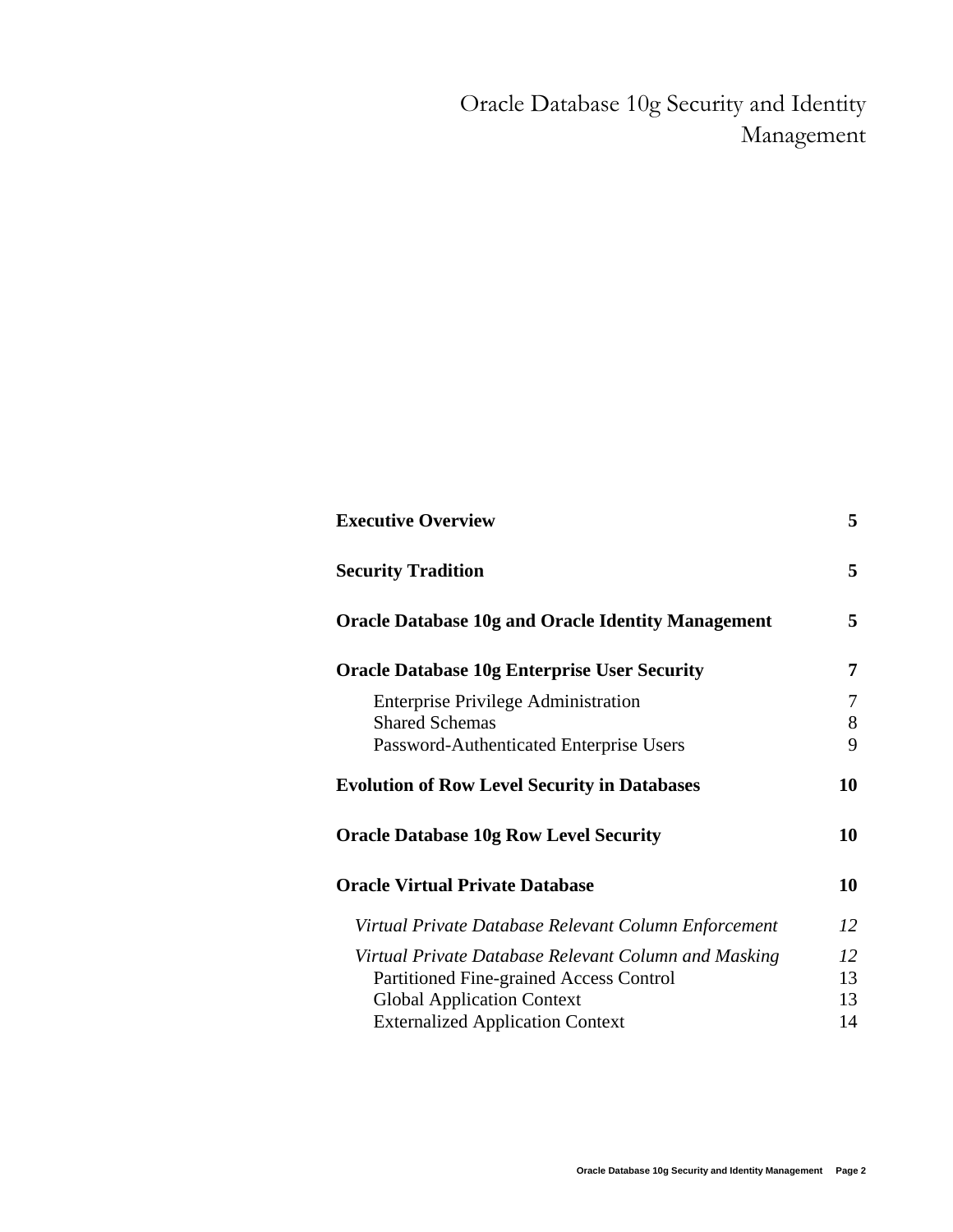| <b>Oracle Label Security</b>                                 | 14       |
|--------------------------------------------------------------|----------|
| Label Components                                             | 15       |
| A Closer Look at Sensitivity Labels                          | 16       |
| <b>External Representation</b>                               | 16       |
| <b>Multiple Label Security Policies</b>                      | 17       |
| Label Security policy <i>privacy</i>                         | 17       |
| Label Security policy engineering                            | 17       |
| <b>User Label Authorizations</b>                             | 18       |
| <b>Trusted Stored Program Units</b><br><b>SQL</b> Predicates | 18<br>18 |
| <b>Oracle Label Security Access Mediation</b>                | 19       |
| <b>Identity Management Integration</b>                       | 19       |
| <b>Oracle Policy Manager</b>                                 | 20       |
| <b>Partitioning and Label Security</b>                       | 21       |
| <b>Virtual Private Database And Oracle Label Security</b>    | 21       |
| <b>Secure Application Role</b>                               | 22       |
| <b>Selective Data Encryption</b>                             | 22       |
| Oracle Database 10g Data Encryption                          | 23       |
| <b>Auditing</b>                                              | 23       |
| Robust, Comprehensive Auditing                               | 23       |
| <b>Efficient Auditing</b>                                    | 24       |
| <b>Customizable Auditing</b>                                 | 24       |
| Fine-grained, Extensible Auditing                            | 24       |
| <b>Enhanced Administrator Auditing</b>                       | 25       |
| <b>Auditing For Three-Tier Applications</b>                  | 26       |
| <b>Proxy Authentication</b>                                  | 26       |
| <b>Protocol Support</b>                                      | 27       |
| <b>Credential Proxy</b>                                      | 27       |
| <b>Application User Proxy Authentication</b>                 | 28       |
| <b>Oracle Advanced Security</b>                              | 28       |
| <b>Industry Standard Encryption and Data Integrity</b>       | 28       |
| Easy Configuration, No Changes to your Applications          | 29       |
| Strong Authentication Services for Oracle Database 10g       | 29       |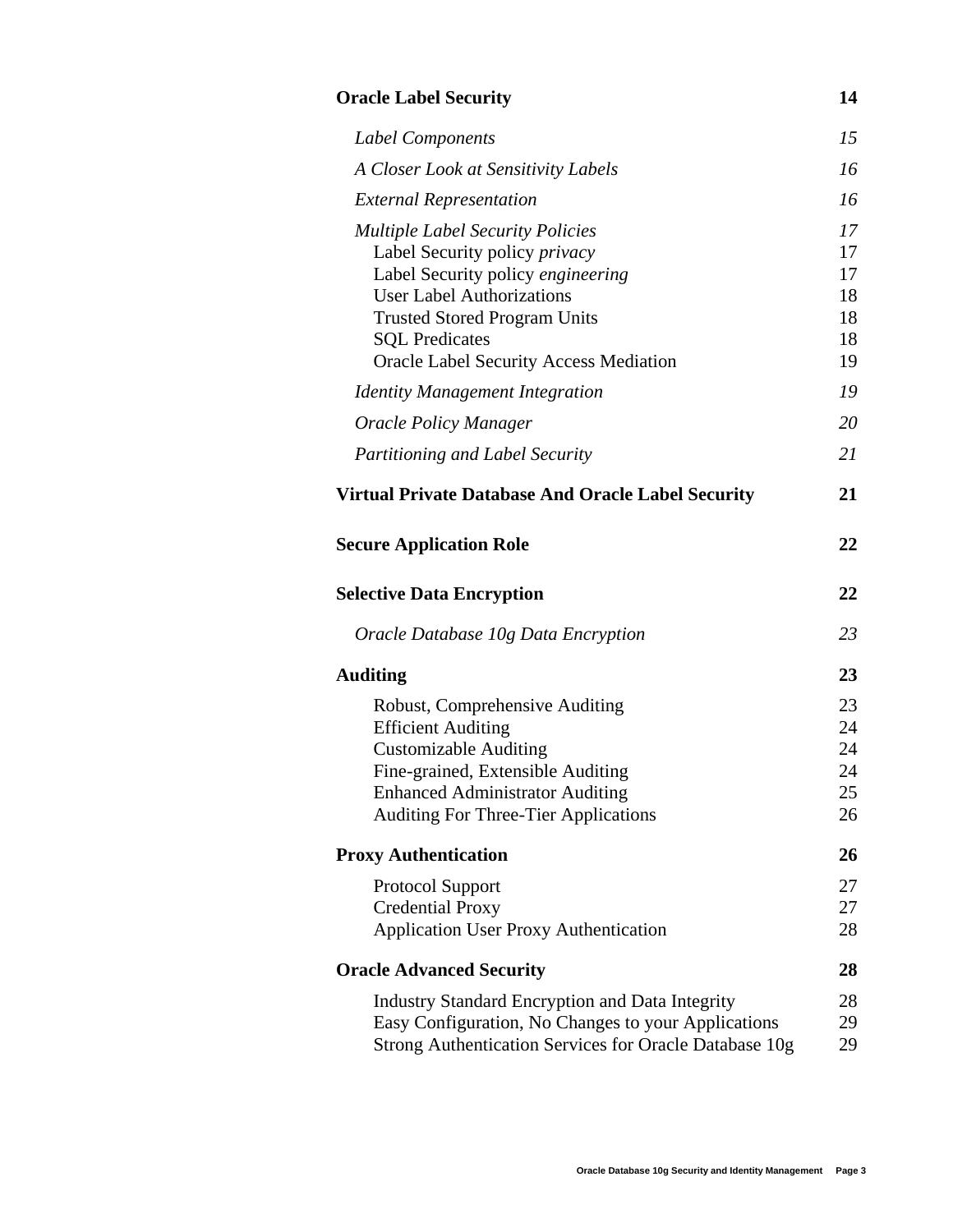| Closer Look At Kerberos Authentication for Directory Users     | 30 |
|----------------------------------------------------------------|----|
| Closer Look at RADIUS (Remote Dial-in User Service)            | 30 |
| PKCS #12 Support                                               | 31 |
| PKCS#11 Support, Smart Cards/Hardware Security Modules 31      |    |
| <b>Oracle Certificate Authority</b>                            | 31 |
| <b>Industry Standards, Interoperable</b>                       | 31 |
| PKI Authentication for Oracle Database 10g Enterprise Users 32 |    |
| A Closer Look At PKI                                           | 32 |
| Wallets Stored in Oracle Internet Directory                    | 33 |
| <b>Multiple Certificate Support</b>                            | 33 |
| <b>Strong Wallet Encryption</b>                                | 33 |
| <b>SSL</b>                                                     | 34 |
| Java Security                                                  | 35 |
| <b>JDBC</b> Security                                           | 35 |
| Secure Connections for Virtually Any Client                    | 35 |
| Use of the Secure JDBC Implementation                          | 36 |
| Summary                                                        | 37 |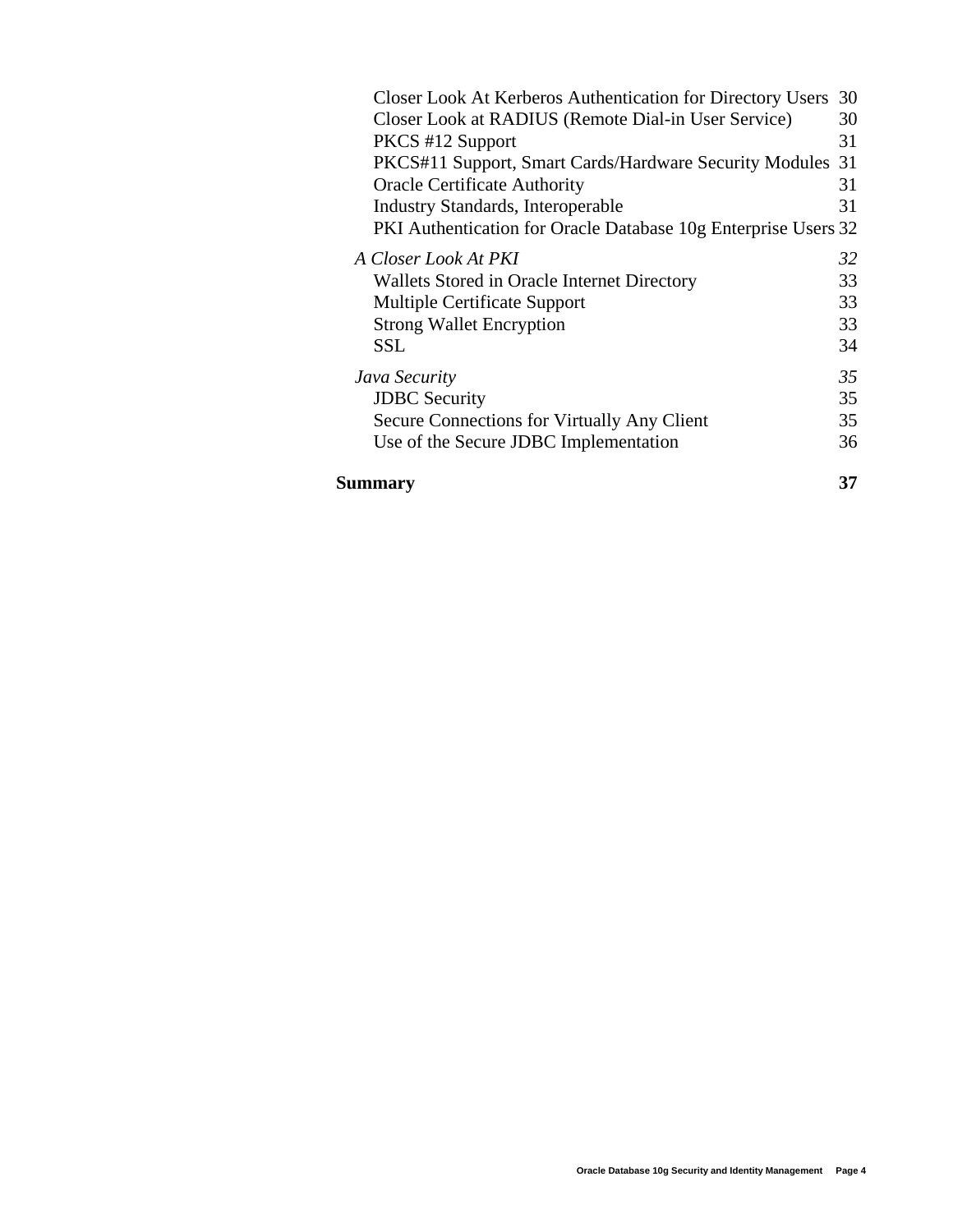# Oracle Database 10g Security and Identity Management

# <span id="page-4-0"></span>**EXECUTIVE OVERVIEW**

For over 25 years Oracle has delivered state-of-the-art database security to government and commercial customers worldwide. Oracle Database 10g continues that tradition by introducing exciting new enhancements to virtual private database, label security, auditing and directory based user management. Oracle Database 10g has tight integration with Oracle Identity Management to facility enterprise wide provisioning and administration. Efficient identity life-cycle management is a top priority for IT departments as organizations grow and transform. Application users must be centrally provisioned for the enterprise and not managed in twenty different applications and databases. Oracle Database 10g offers robust integration with the Oracle Identity Management infrastructure. In addition, Oracle Database 10g is built with the information assurance principles which have enabled Oracle to achieve 17 independent security evaluations over the past decade. The Oracle Security and Identity management organization has incorporated into Oracle Database 10g the features and functionality needed to address issues ranging from privacy to data consolidation and hosting. This paper presents an overview of the Oracle Database 10g Security and Identity Management technology offering.

# **SECURITY TRADITION**

Since its founding in 1977, Oracle has been committed to security. Over the years governments and commercial enterprises worldwide have come to rely on Oracle for its unmatched security capabilities. Oracle's close working relationship with security conscious customers has enabled it to stay at the forefront of database security technology. In addition to developing leading edge security technologies, Oracle is committed to information assurance and independent security evaluations. Independent security evaluations have been a tradition at Oracle for over a decade. This tradition has enabled Oracle to tightly integrate information assurance principles into its development processes.

# **ORACLE DATABASE 10G AND ORACLE IDENTITY MANAGEMENT**

Oracle Identity Management is an integrated, scalable and robust identity management infrastructure. Oracle Identity Management includes an LDAP directory service, directory integration and provisioning services, a delegated

**Oracle has been the leader in database security for over 25 years.**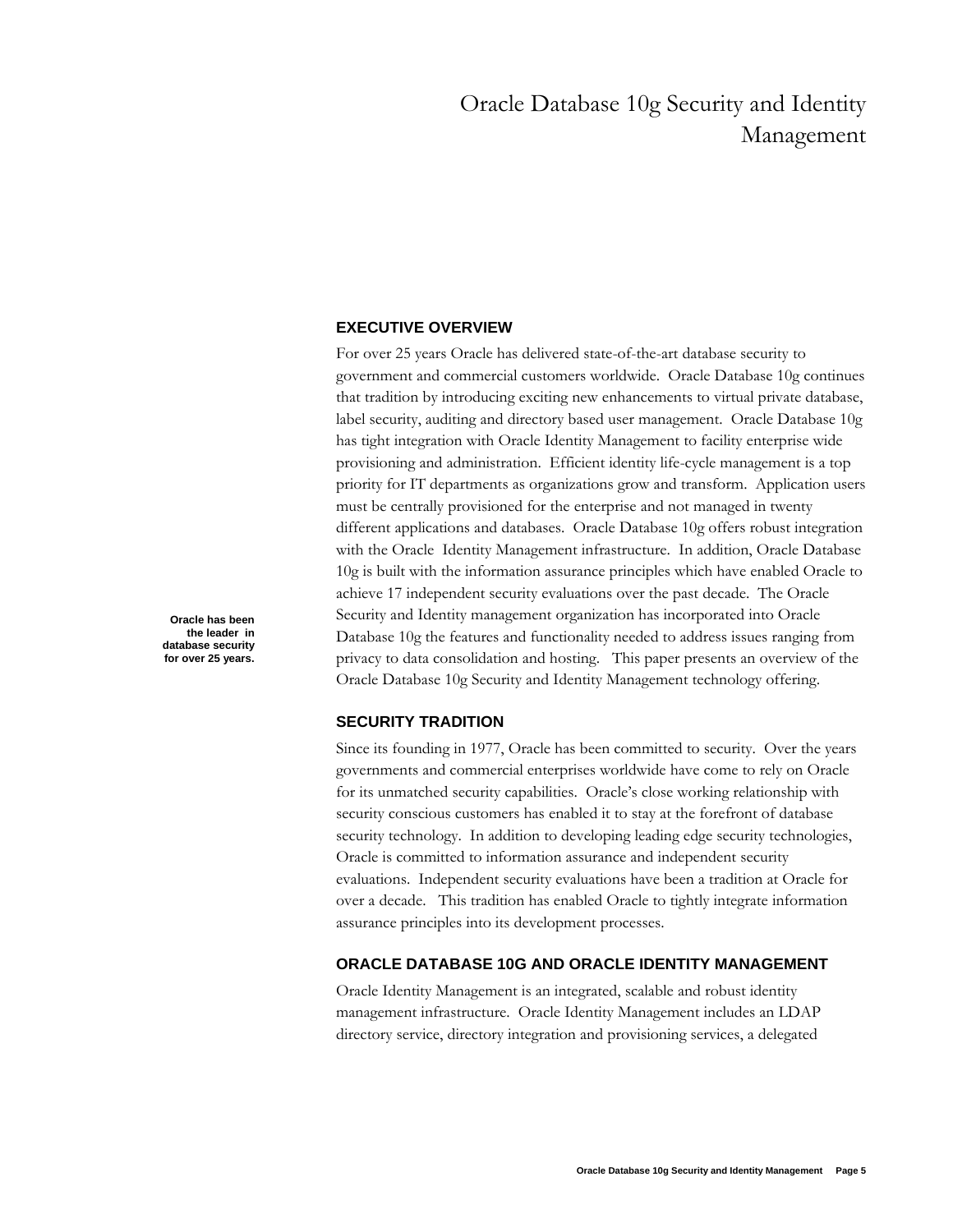administration service application, authentication and authorization services, and a certificate authority. Key benefits of Oracle Identity Management are its robustness and scalability, out-of-the-box deployment support for Oracle products, utility as a single point of integration for other enterprise identity management solutions, and open, standards-based implementation.

The overall Oracle Security Platform is comprised of Oracle Database 10g, Oracle Application Server 10g and Oracle Identity Management. Oracle Database 10g protects the raw data with strong features such as Virtual Private Database and Oracle Label Security. Oracle Database 10g features such as Enterprise User Security and Oracle Label Security can leverage the Oracle Identity Management infrastructure to centrally manage authorizations for the entire enterprise. Oracle Applications, Oracle Collaboration Suite, OracleAS Portal and 3rd party applications can also leverage Oracle's Identity Management infrastructure. Oracle Database 10g Enterprise User Security, described later in this document, enables database users to be centrally managed in the Oracle Identity Management infrastructure. Oracle Label Security, described later in this document, can leverage Oracle Identity Management to store security clearances for the entire enterprise. This architecture provides enterprises with a highly scalable solution for managing enterprise users and communicating with existing 3rd party Identity Management solutions. An enterprise user can be provisioned once for application access authorizations, web single sign-on, digital certificates for PKI authentication, S/MIME and digital signing.

Security is strengthened across the enterprise by leveraging Oracle Identity Management. Oracle Identity Management enables centralized provisioning and application user management, eliminating the maintenance hassles associated with the traditional one to one mapping between applications and username/password combinations.

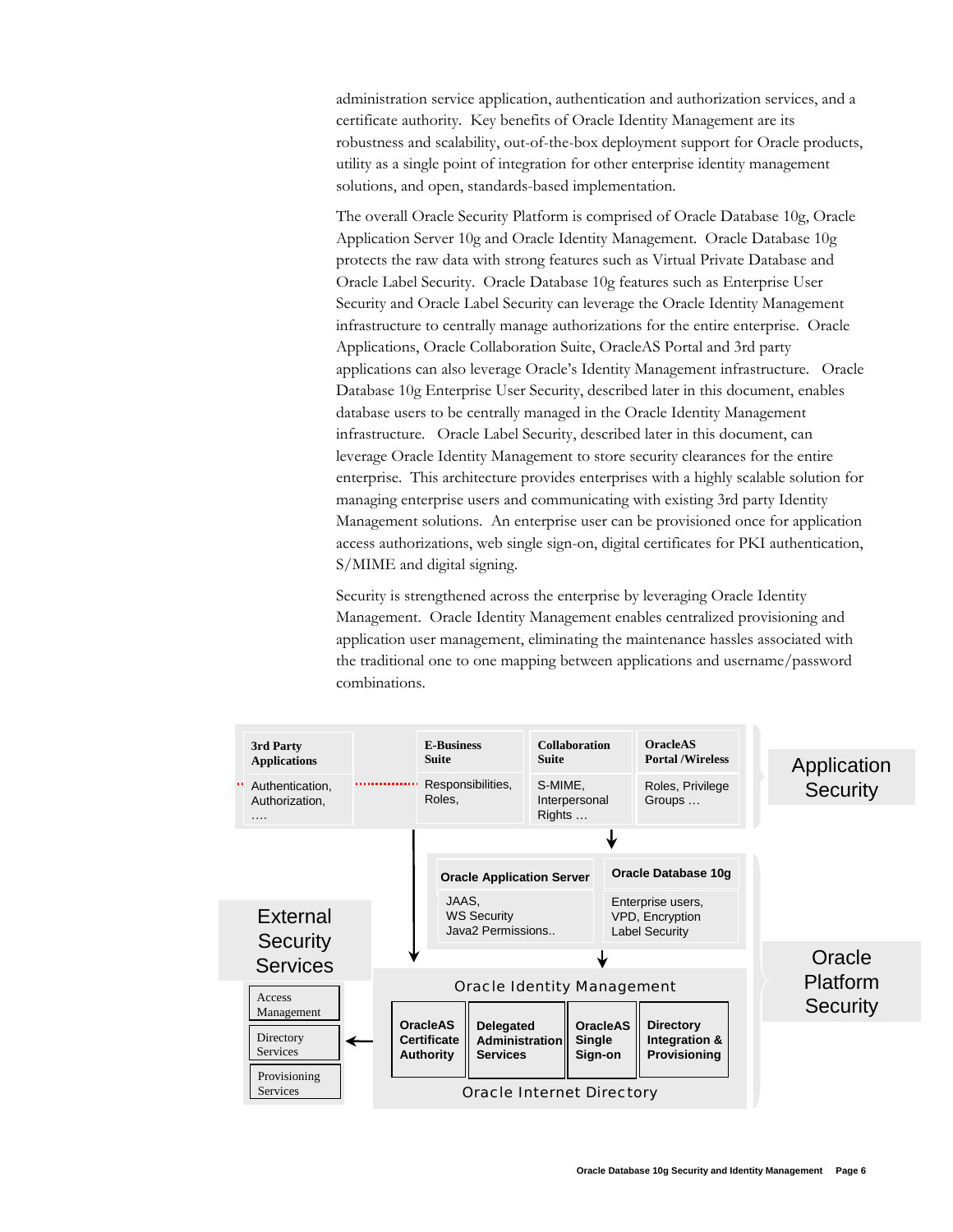- <span id="page-6-0"></span>• **Oracle Internet Directory**, a scalable, robust LDAP V3 compliant directory service implemented on the Oracle9*i* Database.
- **Oracle Directory Integration and Provisioning** that permits synchronization between Oracle Internet Directory and other directories and automatic provisioning services for Oracle components and applications and, through standard interfaces, third-party applications.
- **Oracle Delegated Administration Service, which** provides trusted proxy-based administration of directory information by users and application administrators. This can be leveraged by applications such as portal, email, and XXX.
- **Oracle Application Server 10g Single Sign-On**, which provides end-users single sign-on access to Oracle and third party web applications.
- **Oracle Application Server 10g Certificate Authority** that manages (issues, revokes and renews) and publishes X.509 V3 certificates to support PKI based technologies such as authentication, digital signing and S/MIME.

# **ORACLE DATABASE 10G ENTERPRISE USER SECURITY**

Identity Management is one of the most critical operational components in any IT organization. Most organizations face daunting obstacles in user management. Users within an organization often have far too many user accounts, a problem exacerbated by the growth in web-based self-service applications —every other week, users have a new user account and password to remember. Organizations who want "per user" data access and accountability do not want the administrative nightmare of managing users in each database a user accesses.

This problem is compounded for web-facing, e-business applications. An organization opening its mission-critical systems to partners and customers does not want to create an account for each partner in each database the partner accesses, yet "per partner" privilege and "per partner" accountability is highly desired. Oracle Database 10g enterprise user security feature, consisting both of enterprise privilege administration and shared schemas, addresses the requirement of per-user data access with centralized user management.

#### **Enterprise Privilege Administration**

An inherent challenge of any distributed system, including three-tier systems, is that common application information is often fragmented across the enterprise, leading to data that is redundant, inconsistent, and expensive to manage. Directories are being viewed by an increasing number of Oracle and third-party products as the best mechanism to make enterprise information available to multiple different systems within an enterprise. Directories also make it possible for organizations to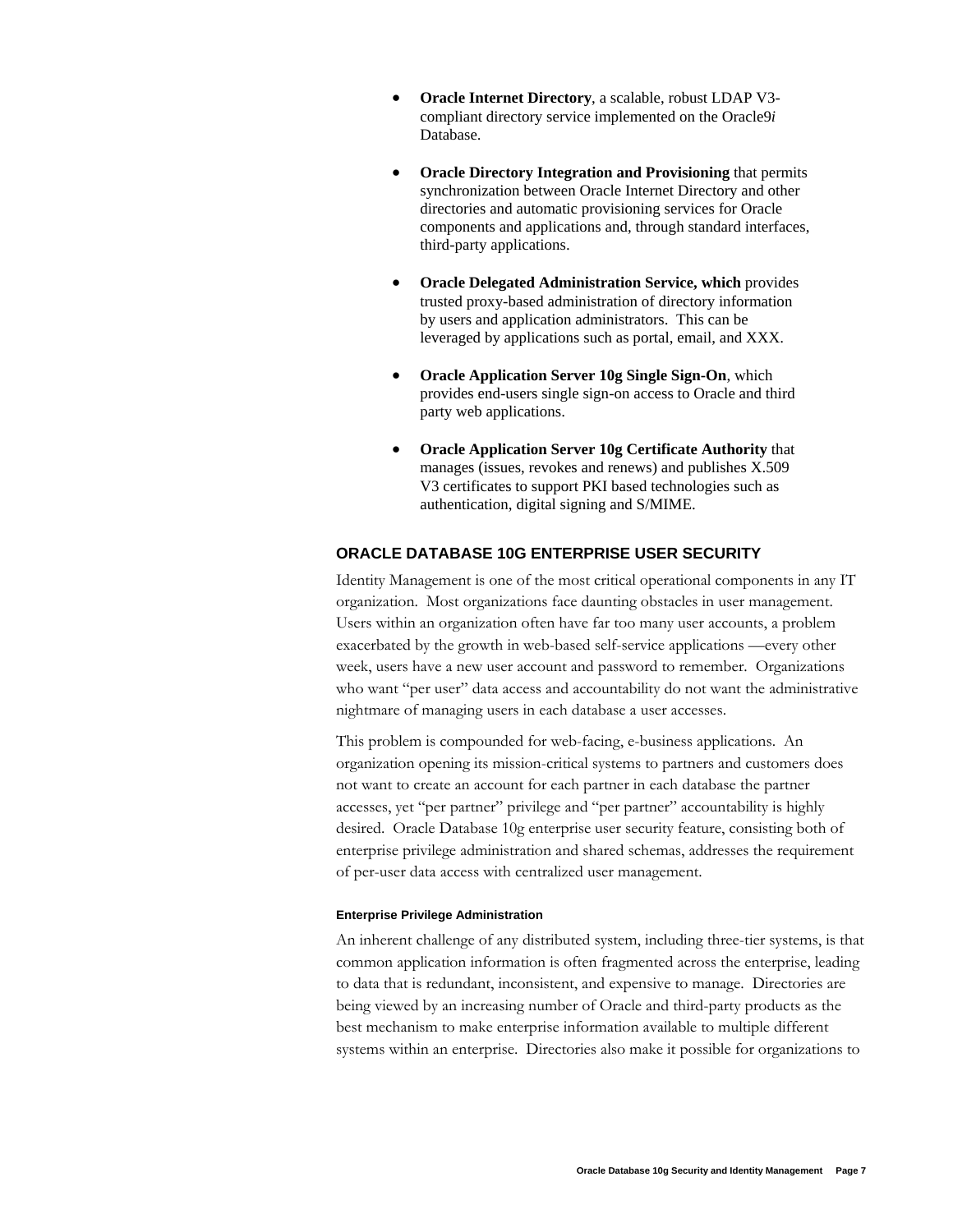<span id="page-7-0"></span>access or share certain types of information over the Internet, for example, through a virtual private network. The trend towards directories has been accelerated by the recent growth of the Lightweight Directory Access Protocol (LDAP).

A specific type of enterprise information commonly proposed for storage in a directory is privilege and access control information. Both user privileges, represented as roles, and object constraints, represented as Access Control Lists (ACLs) listing those users who may access an object, may be stored in a directory.

Directory information which specifies users' privileges or access attributes is sensitive, since unauthorized modification of this information can result in unauthorized granting or denial of privileges or access to users. A directory maintaining information on behalf of the enterprise must ensure that only authorized system security administrators can modify privilege or access information maintained in the directory. Oracle Internet Directory supports attribute-level access control and optional strong user authentication through SSL, and can be configured so that only specific users who are strongly authenticated are allowed to update directory information about user privileges or access.

Oracle8*i* introduced enterprise roles: centrally administered privilege sets, maintained in Oracle Internet Directory. Enterprise roles enable strong, centralized authorization of users. Also, an administrator can add capabilities to enterprise roles (granted to multiple users) without having to update the authorizations of each user independently.

#### **Shared Schemas**

The schema-independent user, introduced in Oracle8*i,* extends the benefits of directory integration by allowing the database to delegate administration of user identity, as well as privilege, to the directory. Schema-independent users—also known as users with *shared schemas*—are database users whose identity is maintained in a central LDAP repository; specifically, Oracle Internet Directory. When a schema-independent user connects to the database, the database queries the directory to determine if the user is registered there, and if so, to what database schema the user should be mapped, and what roles the user should obtain.

Suppose, for example, that there are 500 users of an application, who require access to data on several database servers in the enterprise. Instead of maintaining 500 different user accounts on each database, Oracle allows the system administrator to create a single shared schema (such as HRAPPUSER for the HR application), with appropriate privileges, on each database, and then create 500 enterprise users in an Oracle Internet Directory. When they connect to any specific database, these users are mapped to the appropriate schema on the database (e.g. HRAPPUSER), and inherit the privileges associated with the schema, as well as any additional privileges that are associated with the roles granted to them in the directory. Although these users share a common schema, individual users' identities are associated with their sessions by the database, and are used for access control or auditing purposes.

**Schema-independent users reduce the administrative burden associated with managing users in the enterprise.**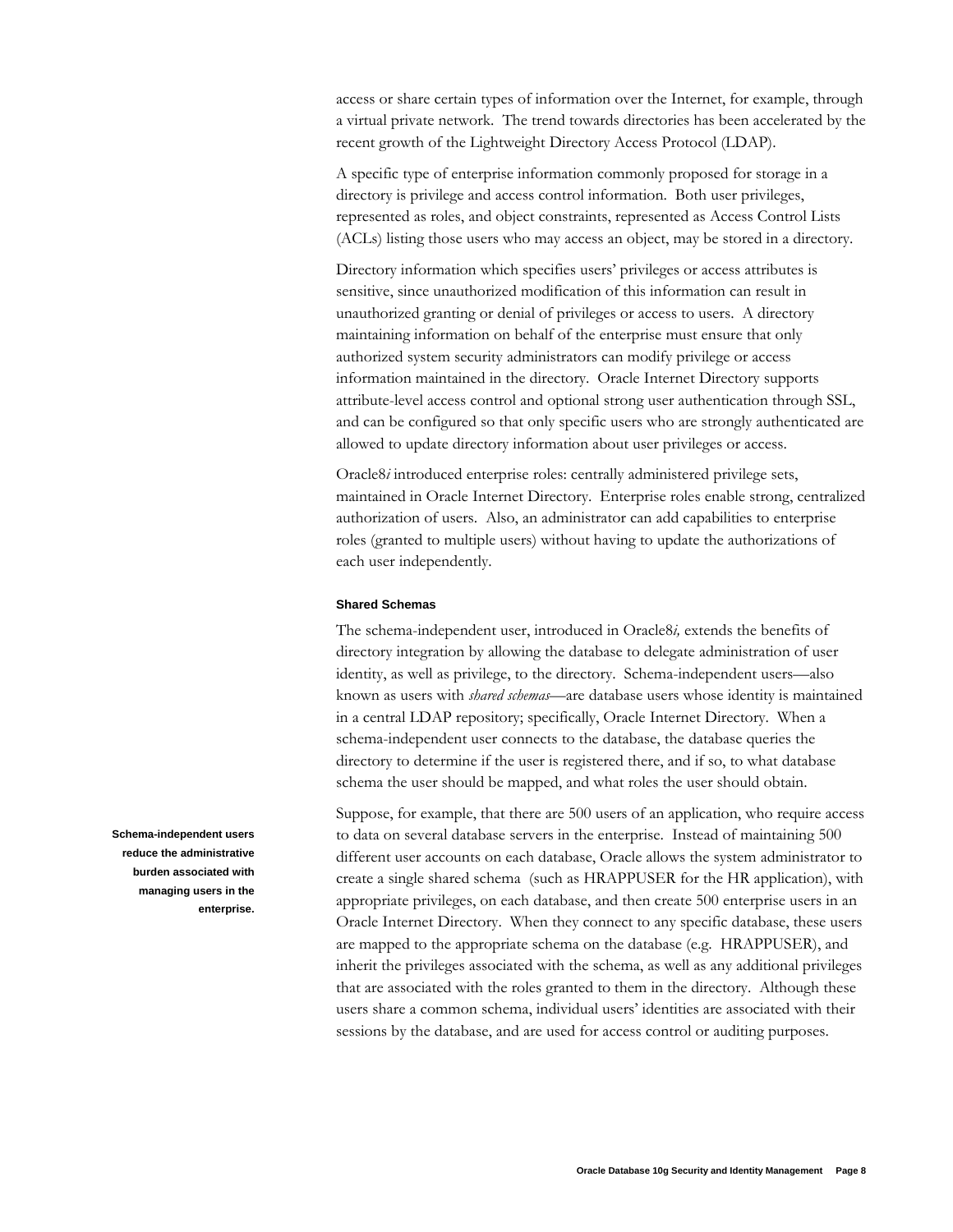<span id="page-8-0"></span>Once created, these user accounts in LDAP can be used within multiple applications as well.

The shared schema feature has a number of benefits. It reduces the administrative burden associated with managing users in an enterprise, and allows effective management of much larger communities of users than was previously possible. Moreover, it can provide a mechanism for integrating user account and privilege management across tiers in a multi-tier system, as long as the middle tier also supports management of user identities and privileges in the directory. In such a system, new users and their privileges can be registered once in a directory, and this gives them appropriate access to the middle tier as well as any databases in the enterprise that they need to access. In the future, it should be possible to build three-tier systems (e.g., web storefronts) in which new users can register themselves with a web server, and the web server then creates an entry for these users in the directory, giving them access to information in appropriate databases which pertain to them.

#### **Password-Authenticated Enterprise Users**

In Oracle8*i,* Enterprise User Security relied on client-side wallets to authenticate enterprise users. This requires SSL to establish secure channels between (i) the client and the server, and (ii) the database server and an LDAP-compliant directory. The authentication mechanism uses SSL and X.509 v3 certificates, requiring installation of Oracle wallets on both the client and the server.

Although this is a highly effective mechanism to ensure the integrity of the user authentication process, it requires SSL configuration and client-side wallets. Because this requires an X.509 certificate issued by a trusted Certificate Authority for each enterprise user, overhead can be significant for large organizations. Both SSL and an Oracle wallet must be installed on both the client and the server. This is a backwards-compatibility issue for certain earlier releases, and adds complexity to the setup and configuration process.

In Oracle Database 10g, enterprise users can use password-based authentication, removing the requirement for client-side wallets and most Secure Socket Layer (SSL) processing. Furthermore, enterprise users can use a single enterprise username and password to connect to multiple databases, if desired. In addition, Oracle provides a User Migration Utility for use by an administrator to migrate users from multiple, independent databases to one central LDAP directory service for centralized user and privilege management. With its reduced processing overhead, improved ease-of-use, and simplified setup and administration, this release is particularly useful for large user communities accessing multiple applications.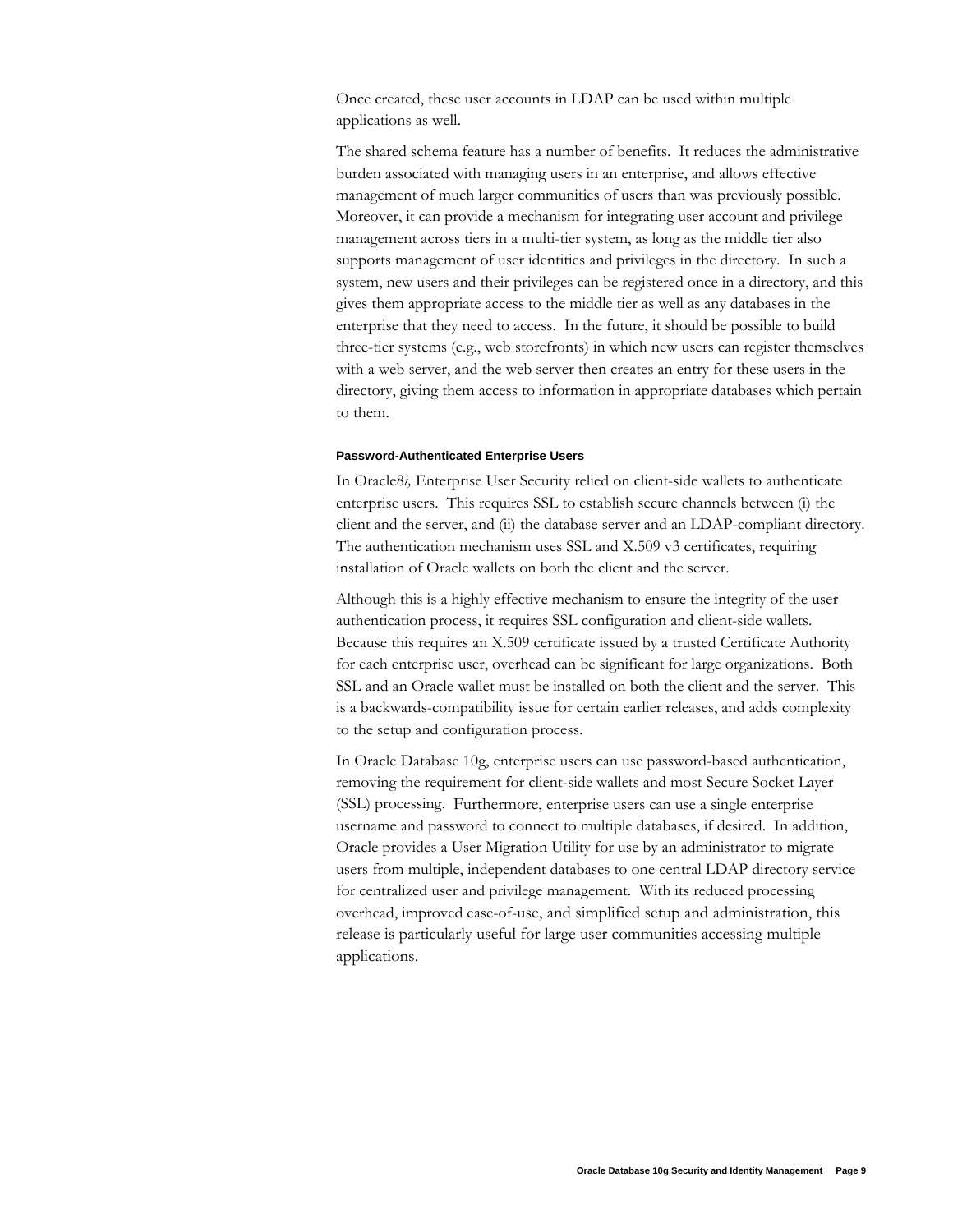# <span id="page-9-0"></span>**EVOLUTION OF ROW LEVEL SECURITY IN DATABASES**

Database objects include the database tables which store application data. A typical database application may contain dozens, hundreds or even thousands of database tables. Access to these tables is mediated using database object privileges such as SELECT, UPDATE, INSERT and DELETE. Object privileges can be granted directly to an application user or managed through enterprise roles. Roles contain the object privileges necessary to perform a specific job function. Oracle has robust support for roles, allowing application developers to break down access privileges into a least privilege model. Application users can have many roles active depending on their job responsibility. For example, the object privilege SELECT might be given to the HR\_USER role. In most cases object privileges are sufficient to satisfy stated security policies. For example, a user can be denied access to purchase order information by simply ensuring the user does not the role containing access to the underlying purchase order application tables. However, in today's complex Internet connected world, object privileges sometimes aren't sufficient for controlling access. For example, data consolidation typically involves moving data from multiple databases into a single database. This may result in data from different organizations or companies being consolidated into the same database object. Object privileges stop at the object level and don't drill down to the row level or individual data element. Row level security is the ability to control access to individual rows within a database table after an application user has been given object privileges on the database table. This type of access control is difficult to implement programmatically and increases typically application complexity.

# **ORACLE DATABASE 10G ROW LEVEL SECURITY**

Oracle8*i* set a new standard in database security with the introduction of Oracle Label Security and Virtual Private Database (VPD). Oracle Database 10g introduces exciting new enhancements to both Oracle Label Security and Virtual Private Database. Oracle Database 10g allows Oracle Label Security policies to be managed in the Oracle Identity Management infrastructure. Oracle Database 10g Virtual Private Database introduces column relevant security policy enforcement and optional column masking. These features provide tremendous flexibility for meeting privacy mandates and other regulations.

# **ORACLE VIRTUAL PRIVATE DATABASE**

Virtual Private Database was introduced in Oracle8i and includes programmable row level security and secure application context. Virtual Private Database enables a developer or DBA to attach a security policy to an application table, view or synonym. The security policy is invoked when SQL statements access the object associated with the policy. Oracle secure application context can be used in conjunction with the security policy to determine how to apply the policy. The security policy is written using PL/SQL.

Within the enterprise, usage of Virtual Private Database can result in lower cost of ownership in deploying applications. Security can be built once, in the database,

**The Internet is increasing the need for row level security because more information is being stored in a single location.** 

**Oracle Virtual Private Database has been evaluated twice (Versions 8i and 9.2) using the International Common Criteria at EAL4**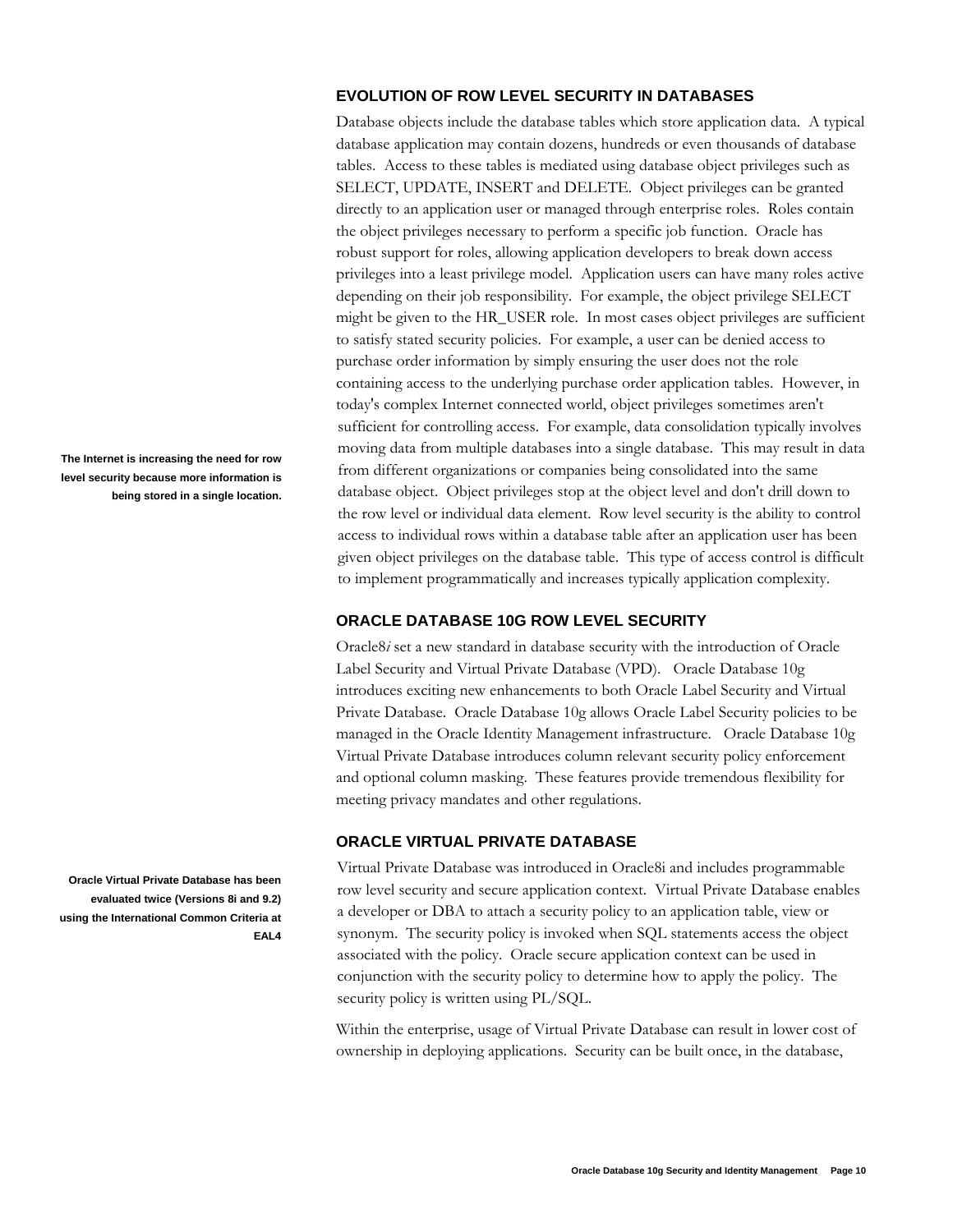rather than in each application that accesses the data. Security is stronger, because it is enforced by the database, no matter how a user accesses data. Virtual Private Database is a key enabling technology for organizations building hosted, web-based applications, as well as for Oracle itself. It also address a common problem with application based logic and that is called the *application bypass* problem. The application bypass problem refers to situations where a user attempts to access data using an tool other than the application which is normally used to access data. In these situations data may be less secure because the security logic was in a single data access path and not bound to the data itself.

Direct or indirect access to a table with an attached security policy causes the database to consult a function implementing the policy. The policy function returns an access condition known as a predicate (a WHERE clause) which the database appends to the user's SQL statement, thus dynamically modifying the user's data access. A secure application context enables access conditions to be based on virtually any attributes an application deems significant, such as organization, cost center, account number, or position.

For example, an Web order entry system can enforce access based on customer number, and whether the user is a customer or a sales representative. In this way, customers can view their order status online (but only for their own orders), while sales representatives can view multiple orders, but only for the their own customers.

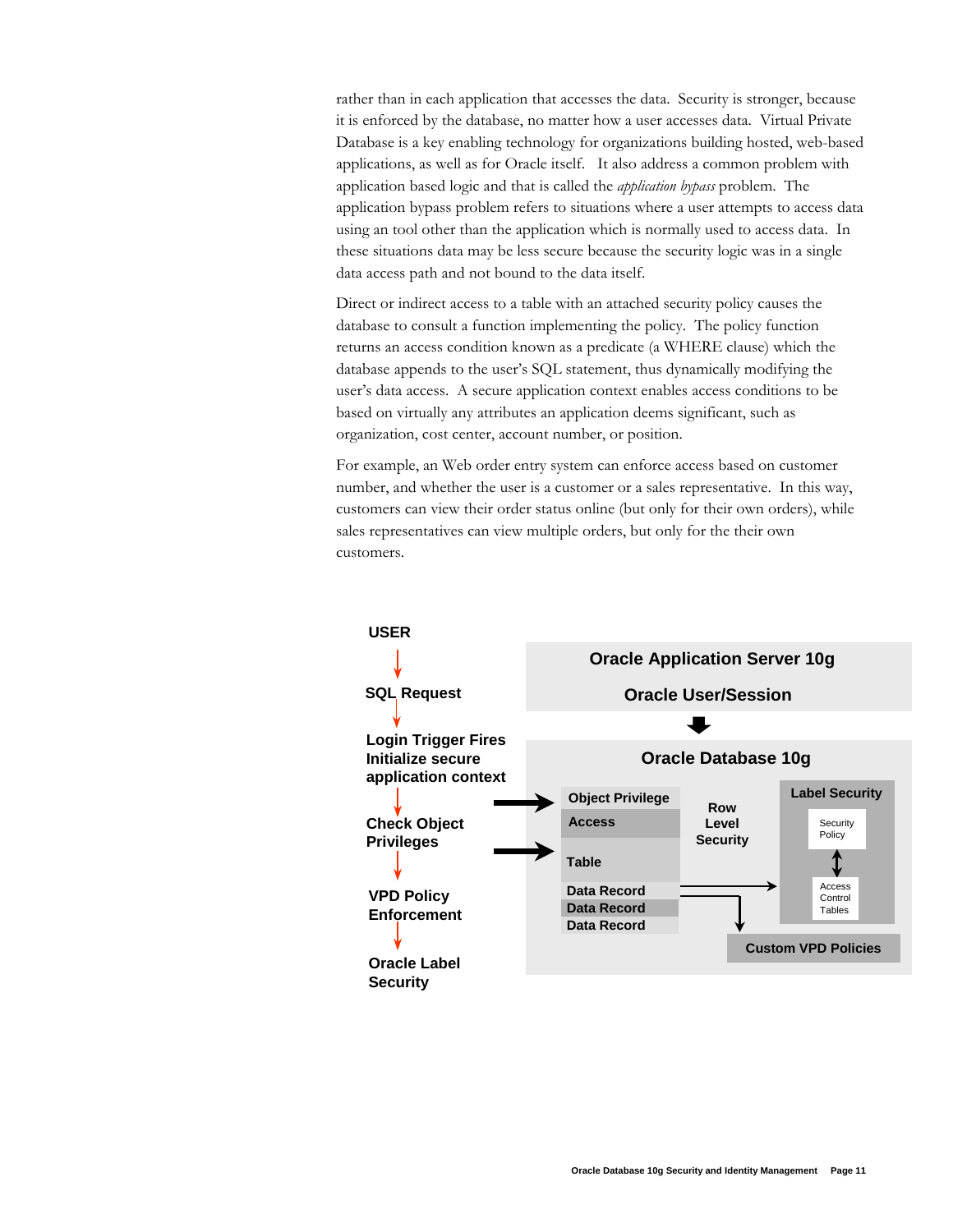# <span id="page-11-0"></span>**Virtual Private Database Relevant Column Enforcement**

Oracle Database 10g allows Virtual Private Database policies to be associated with specific columns in application tables. Only when those columns are referenced is the policy invoked.

|                                                                   | <b>Store ID</b> | <b>Revenue</b> | <b>Department</b>  |
|-------------------------------------------------------------------|-----------------|----------------|--------------------|
| Select store_id, revenue<br>Where<br>$department = 'Engineering'$ | AX703           | 10200.34       | <b>Finance</b>     |
|                                                                   | <b>B789C</b>    | 18020.34       | <b>Engineering</b> |
|                                                                   | <b>JFS845</b>   | 12341.34       | Legal              |
|                                                                   | <b>SF78SD</b>   | 13243.34       | <b>HR</b>          |

# **Virtual Private Database Relevant Column and Masking**

In addition to relevant column enforcement, Oracle Database 10g introduces a new enforcement option for policies applied to columns. This option tells the database to return all rows regardless of the policy restriction, but mask, or null out, the values for column in the rows which didn't meet the policies restrictions. For example, assume a virtual private database policy is written using PL/SQL and assigned to the *revenue* column. A SQL statement is submitted to the Oracle Database 10g and attempts to retrieve the *revenue* for all *departments.* The policy is enforced because the SQL statement references the revenue column. In Oracle8i and Oracle9i only rows matching the department *'Engineering'* would have been returned. In oracle Database 10g, the policy can be applied such that all rows are returned, but the column values in the *Revenue* column are masked for rows which don't match the department '*Engineering'.* 

|                                       | <b>Store ID</b> | <b>Revenue</b> | <b>Department</b>  |    |
|---------------------------------------|-----------------|----------------|--------------------|----|
| Select revenue                        | AX703           |                | <b>Finance</b>     | OK |
| Where<br>$department = 'Engineering'$ | <b>B789C</b>    | 18020.34       | <b>Engineering</b> | OK |
|                                       | <b>JFS845</b>   |                | Legal              | OK |
|                                       | SF78SD          |                | <b>HR</b>          | ОΚ |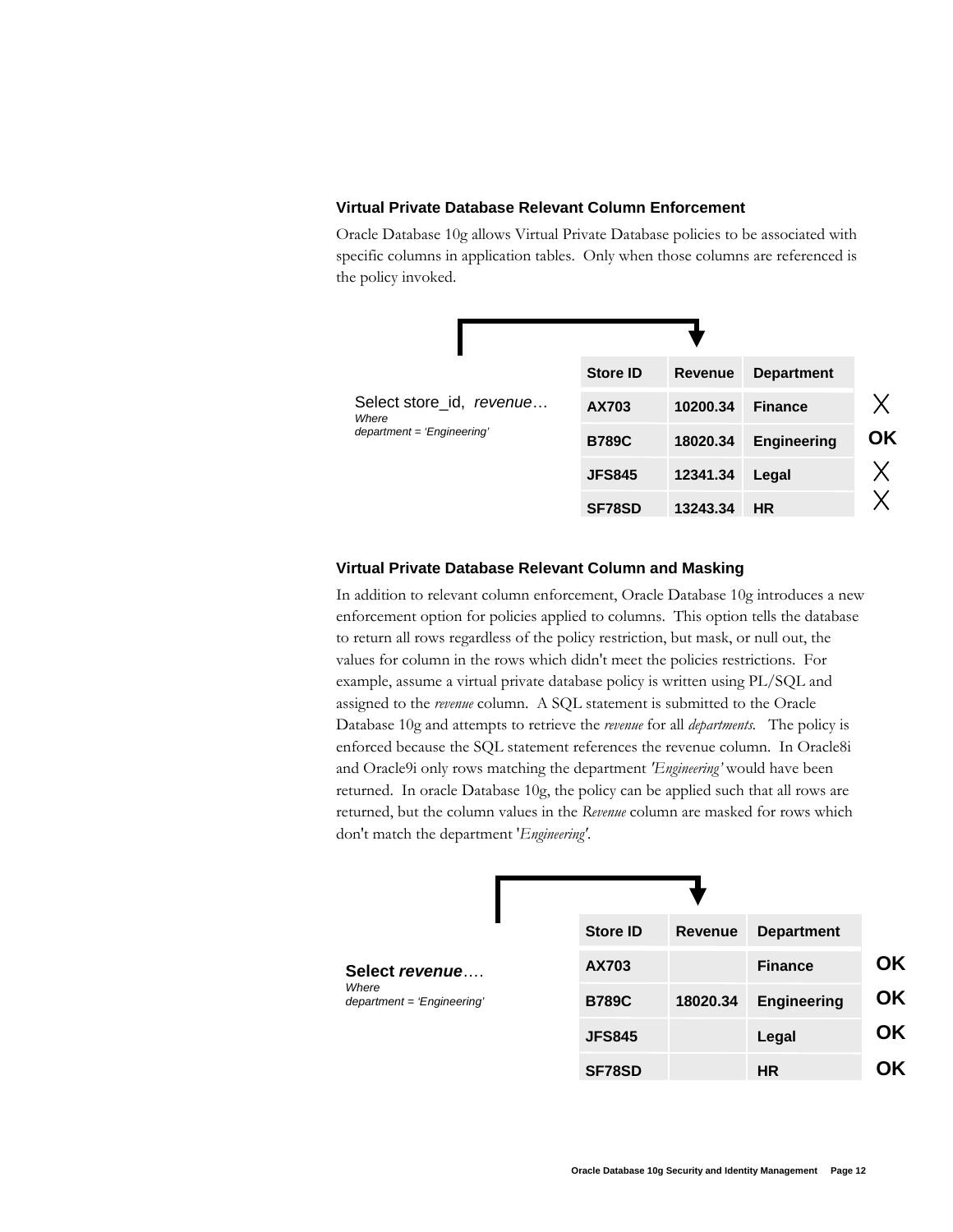#### <span id="page-12-0"></span>**Partitioned Fine-grained Access Control**

Oracle9i introduced the ability to partition security policy enforcement by application, thus facilitating Virtual Private Database deployment. For example, suppose both an Order Entry and Inventory application access the Orders table. The Order Entry application limits access based on customer number, while the Inventory application limits access based on part number. It is very useful to be able to "partition" fine-grained access control so that *different* security policies apply, depending upon which application is accessing the data. Otherwise, application developers of the respective Order Entry and Inventory applications have to agree upon a mutual policy, which may not be feasible or possible.

Oracle enables partitioning of Virtual Private Database through policy groups and a driving application context. A driving application context securely determines which application is accessing data, and policy groups facilitate managing the policies which apply by application. Oracle also supports default policy groups, which always apply to data access. For example, an application "striped" for application hosting using a subscriber ID could have a default policy, "Subscriber," that always enforces data separation by subscriber, and additional policy groups for Inventory and Order Entry-based access, which apply depending on the particular application accessing data.

Partitioned application context facilitates the development of applications using Virtual Private Database, because applications can have different security policies based upon their individual application needs.

#### **Global Application Context**

In order to support hundreds of thousands of users, many web-based applications use connection pooling to achieve the required high scalability. These applications set up and reuse connections rather than create different sessions for each user. For example, two web users, Diane and Sanjay, connect to a middle tier application, which establishes a session in the database used by the application. The application is responsible for switching the username on the connection, so that, at any given time, it's either Diane or Sanjay using the session.

Oracle Virtual Private Database capabilities facilitate connection pooling by allowing multiple connections to access one or more *global* application contexts, instead of setting up an application context for each user session. Global application contexts provide additional flexibility for web-based applications to use Virtual Private Database, as well as enhanced performance through reuse of common application contexts among multiple sessions instead of setting up persession application contexts.

Application user proxy authentication can be used with global application context for additional flexibility and high performance in building e-business applications.

**Global application contexts allow multiple sessions to share the same security attributes.**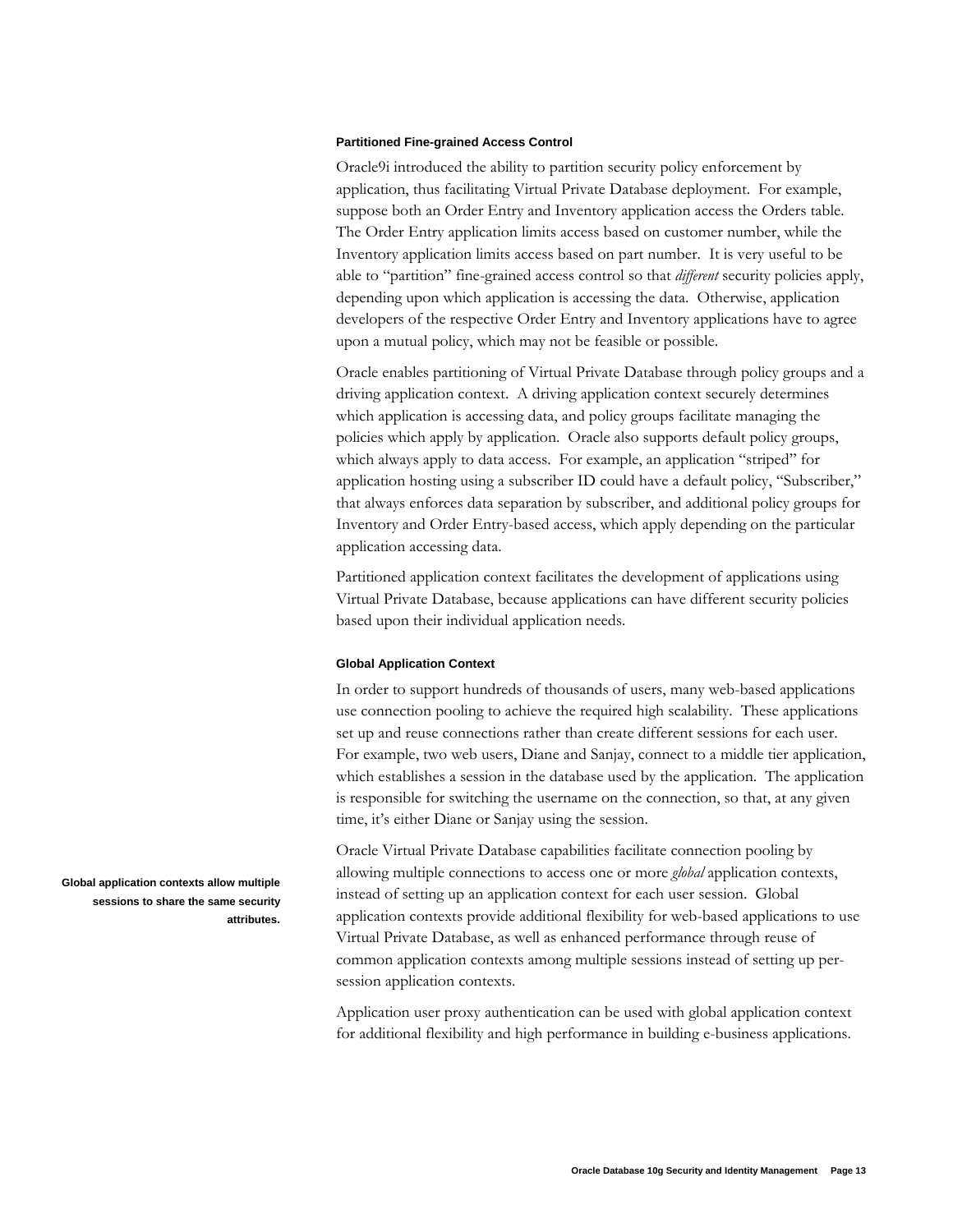<span id="page-13-0"></span>For example, suppose a web-based application that provides information to business partners has three types of users: Gold, Silver, and Bronze, representing different levels of information available. Instead of each user having his own session — with individual application contexts — set up, the application could set up global application contexts for Gold, Silver or Bronze and use the client identifier to point the session at the correct context, in order to retrieve the appropriate type of data. The application need only initialize the three global contexts once, and use the client identifier to access the correct application context to limit data access. This provides performance improvements through session reuse, and through accessing global application contexts set up once, instead of having to initialize application contexts for each session individually.

#### **Externalized Application Context**

Virtual Private Database does allow simple security attributes to be initialized from attributes stored in Oracle Internet Directory. The ability to identify attributes in Oracle Internet Directory that can be used for initialization of an application context further enhances the ability of organizations to leverage directory-based user management and derive a lower cost of ownership. For example, an Order Entry application context could be initialized externally by populating "cost center" attributes automatically, based on corresponding attributes defined for a user in Oracle Internet Directory. The ability to predefine "externally initialized" application contexts reduces the cost of development, since developers do not need to write LDAP calls to retrieve attributes from a directory into an application context. This also avoids duplication of data in both a database and a directory, by enabling Virtual Private Database to use attributes stored in Oracle Internet Directory for row level security.

# **ORACLE LABEL SECURITY**

Oracle Label Security was introduced in Oracle8i and replaced Trusted Oracle Multilevel Secure (MLS) DBMS. Unlike Virtual Private Database where the dba or developer writes the security policy using PL/SQL, Oracle Label Security provides a security engine and data dictionary for managing access to data using sensitivity labels. Sophisticated row level security can be achieved with little or no programming required. Sensitivity labels are what determine an application user's ability to view and update application data. Sensitivity labels provide sophisticated controls which are not possible with traditional object level privileges. For example, suppose an order entry application security policy states that the application must be capable of limiting access to purchase orders labeled *Company Sensitive*? By default, giving an application user the SELECT privilege on the purchase orders table will allow the user to view all information. One approach to solving this requirement is to create two database views. The first view will exclude all the purchase orders deemed company sensitive and the second will include all the purchase orders. This approach is problematic because the security policy may change to include new levels of sensitivity. In addition, application users will need

**Oracle Label Security has been evaluated twice (versions 8.1.7 & 9.2) using the International Common Criteria at EAL4.**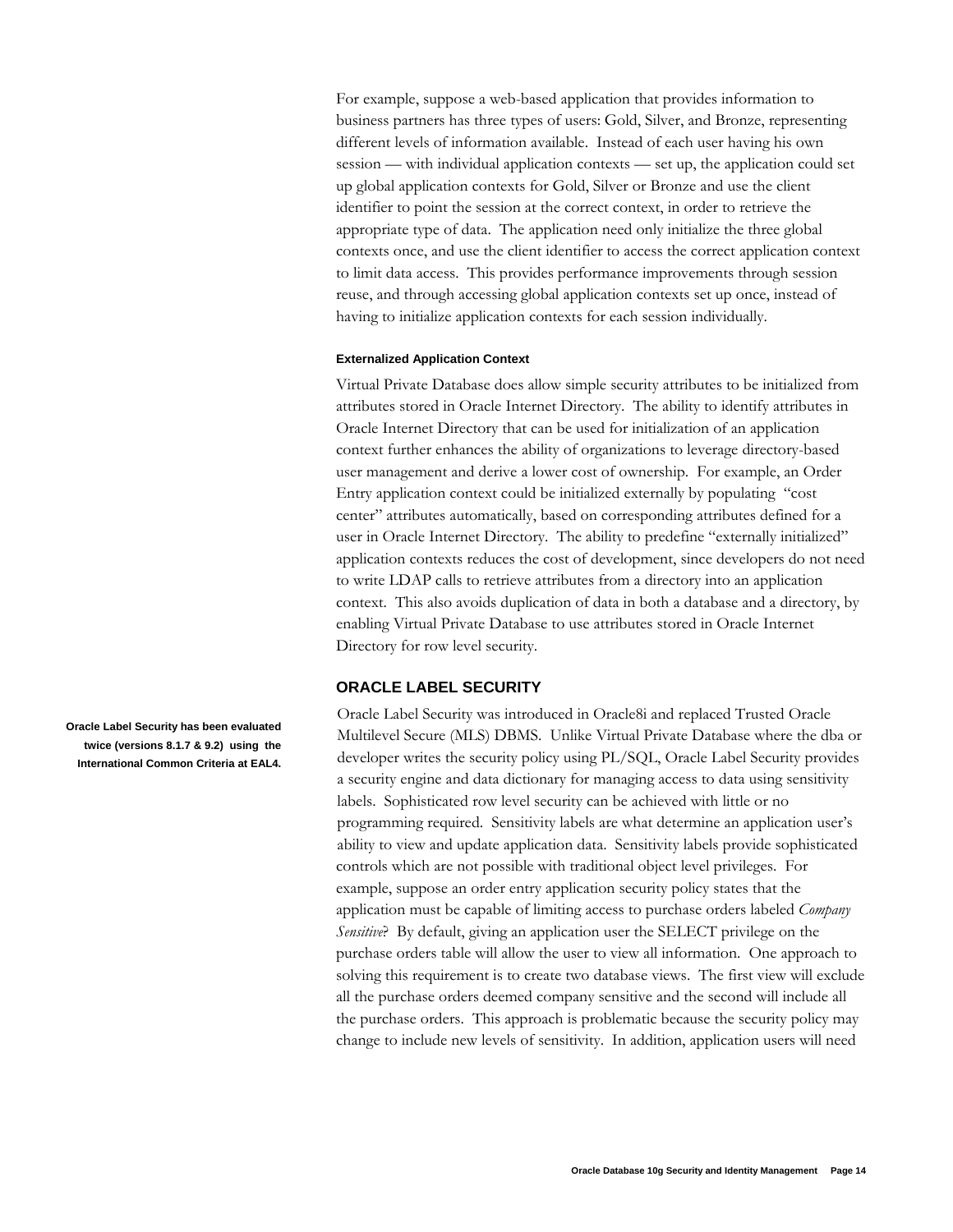to be assigned the correct enterprise role depending on their authorization to view company sensitive information. Sensitivity labels solve this security requirement and eliminate the need for additional views. Oracle Label Security sensitivity labels can contain three components: a single hierarchical level or classification, one or more horizontal compartments or categories and one or more groups.

Oracle Label Security provides an integrated security solution for controlling access to data based on sensitivity labels. Introducing Oracle Label Security into an existing application has the following benefits:

- Simplifies the application
- Increases security by moving access control into the database
- Creates a competitive advantage over competing applications



# Oracle Label Security Authorizations **[Sensitive](#page-31-0)**

| <b>Application Table</b> |                |                                 |                          |           |
|--------------------------|----------------|---------------------------------|--------------------------|-----------|
| Case No.                 | Location       | <b>Department</b>               | <b>Sensitivity Label</b> |           |
| <b>AX703</b>             | <b>Chicago</b> | <b>Finance</b>                  | <b>Unclassified</b>      | ΟK        |
| <b>B789C</b>             | <b>Dallas</b>  | <b>Engineering</b>              | <b>Sensitive</b>         | <b>OK</b> |
| <b>JFS845</b>            | Chicago        | Legal                           | <b>Highly Sensitive</b>  |           |
| SF78SD                   | Miami          | Human Resource Confidential: HR |                          |           |

<span id="page-14-0"></span>**Oracle Label Security provides an integrated security solution for controlling access to data based on sensitivity labels**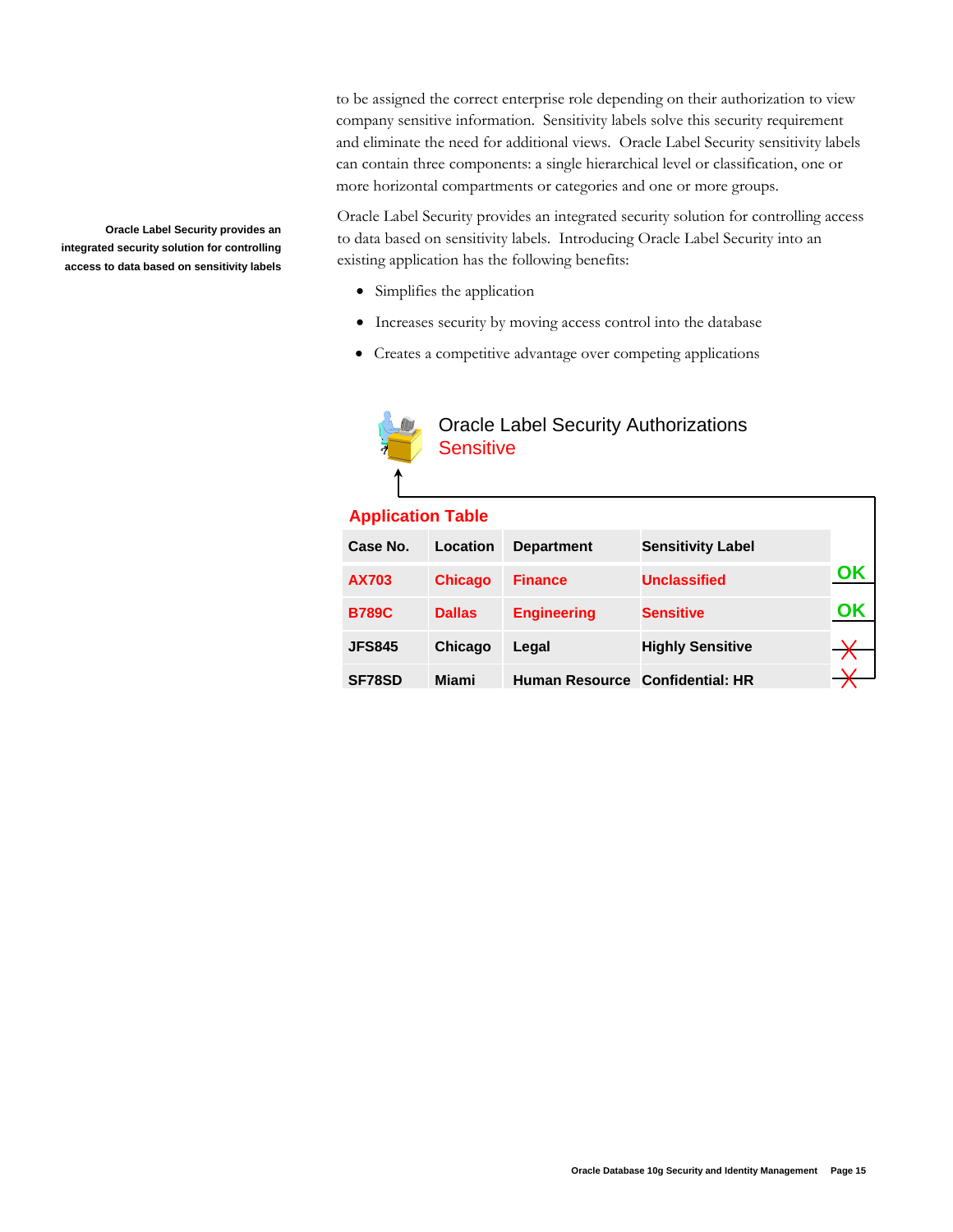# <span id="page-15-0"></span>**A Closer Look at Sensitivity Labels**

Sensitivity labels are central to Oracle Label Security. Sensitivity labels are what determine an application user's ability to view and update application data. Sensitivity labels provide sophisticated controls not possible with traditional object level privileges. Oracle Label Security sensitivity labels contain three components: a single hierarchical level or classification, one or more horizontal compartments or categories and one or more groups.

Level—The level is a hierarchical component which denotes the sensitivity of the data. A typical government organization might define levels confidential, sensitive and highly sensitive. However, there is no requirement to define more than one level. For example, a commercial organization might define a single level for company confidential data or application hosting requirements

Compartment - The compartment component is sometimes referred to as a category and is non hierarchical. Typically one or more compartments are defined to segregate data. For example, a compartment might be defined for an ongoing strategic initiative or map to a hosted application subscriber. Data related to the initiative can be labeled with the newly defined compartment. Oracle Label Security supports up to 9999 unique compartments.

Group - The group component is used to record ownership and can be used hierarchically. For example, two groups called Senior VP and Manager can be created and subsequently assigned as children of the CEO group, creating an ownership tree. Labels can be composed of a standalone level component or a level component can be combined with compartments, groups or both.

# **External Representation**

The external representation of a label is composed of the three label components, separated by a semicolon. The label "Confidential : Acquisitions : Asia" is composed of the following three label components:

Level = Confidential

 $Computer = Acquisitions$ 

 $Group = Asia$ 

A single label can be up to 4000 characters long and potentially be comprised of dozens of compartments and groups.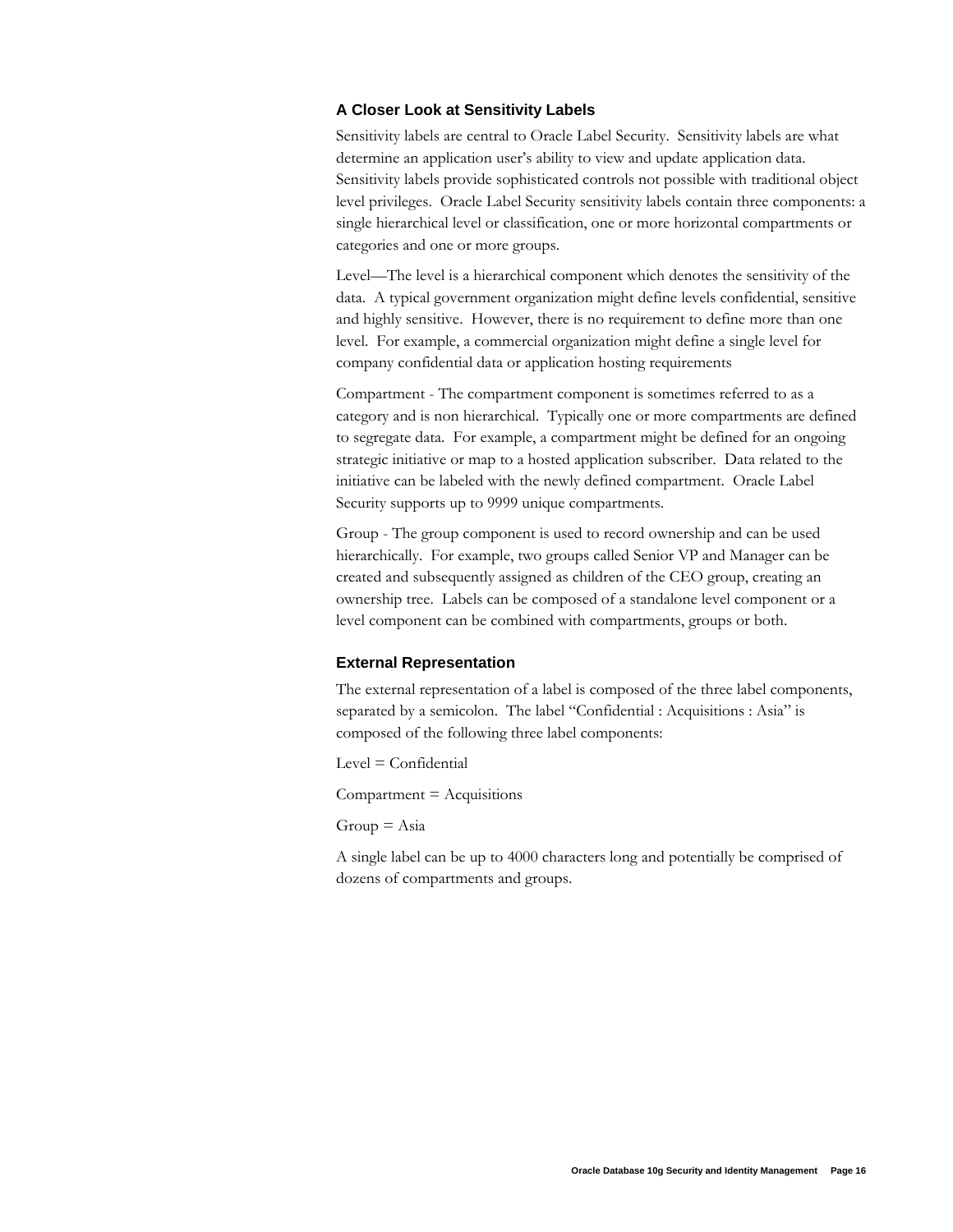# <span id="page-16-0"></span>**Multiple Label Security Policies**

Oracle Label Security supports multiple policies in a single database. A policy is simply an identifier or name assigned to a group of sensitivity labels, user label authorizations or security clearances and user access privileges. A single database can have multiple policies controlling access to different data.

# **Label Security policy** *privacy*

| Levels                  | Compartments            | Groups               |
|-------------------------|-------------------------|----------------------|
| Confidential            | Personally Identifiable | HR Senior Management |
| Sensitive               | Information             |                      |
| <b>Highly Sensitive</b> |                         |                      |

#### **Label Security policy** *engineering*

| Levels       | Compartments | Groups               |
|--------------|--------------|----------------------|
| Confidential |              | IT Security          |
| Sensitive    |              | Security Development |
|              |              | General Development  |

Data can then be labeled with any combination of the levels, compartments and groups specified for an individual policy.

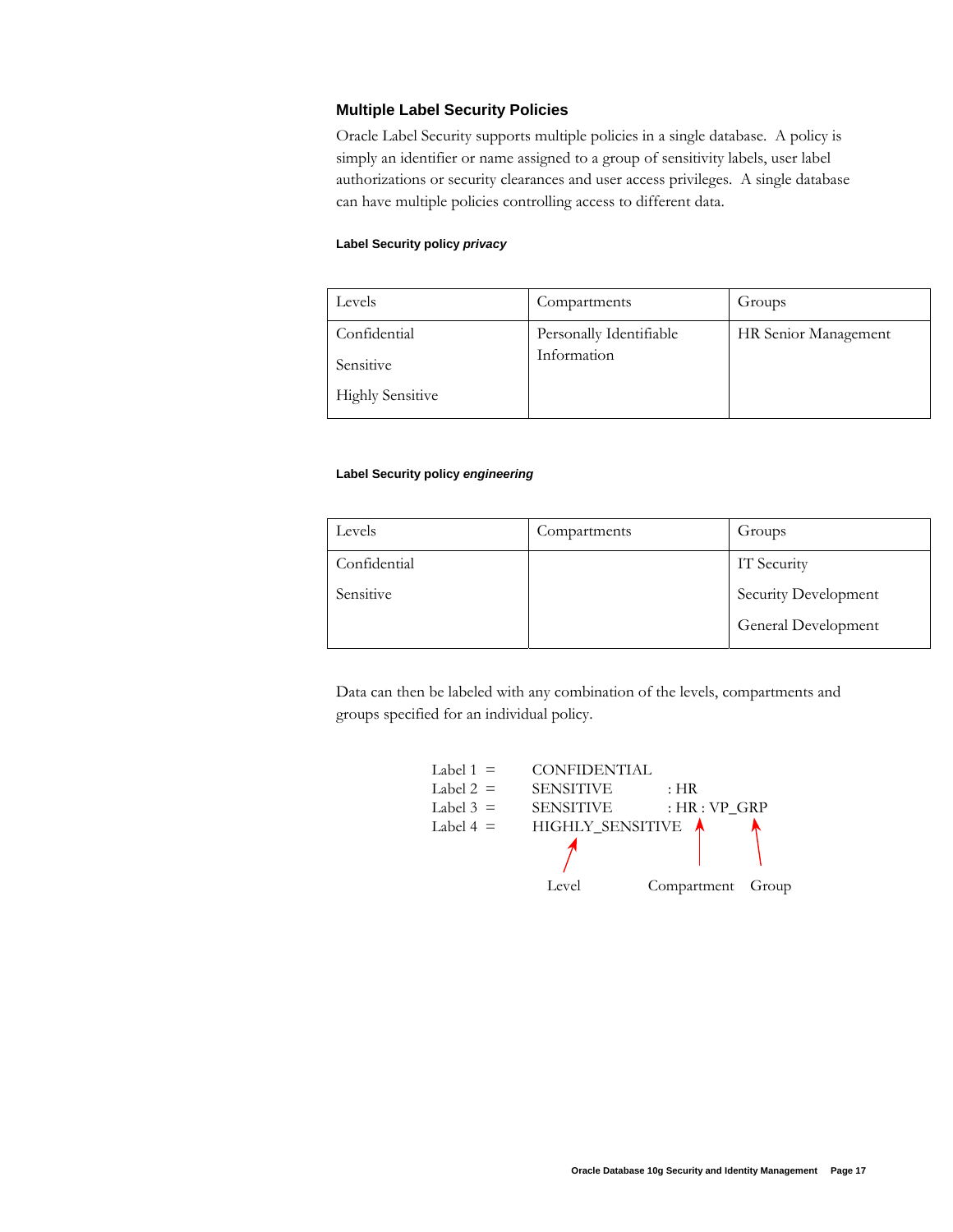#### <span id="page-17-0"></span>**User Label Authorizations**

After the individual label components have been created, application users can be authorized label access authorization or security clearances. For each policy, a user can have the following:

Maximum and minimum sensitivity level

Zero or more Compartments

Zero or more Groups

For each compartment or group a user can be given read or read/write access

#### **Trusted Stored Program Units**

Oracle Label Security supports trusted stored program units. Stored procedures can be assigned special privileges allowing the stored procedure to bypass the label security enforcement checks. This functionality is useful when a stored procedure is used for reporting or special computations.

#### **SQL Predicates**

Oracle Label Security policies can be extended by adding SQL predicates to the policy enforcement. SQL predicates are used to provide extensibility for selective enforcement of data access rules. Oracle Label Security provides an interface for SQL predicates to be easily added to Oracle Label Security policies. For example, the following SQL predicates could be added:

Example 1) AND my\_function(col1) = 1

Example 2) OR SYS\_CONTEXT ('USERENV','SESSION\_USER') = name

**SQL Predicates provide an easy way to extend Oracle Label Security beyond sensitivity labels. The predicates are managed by Oracle Label Security.**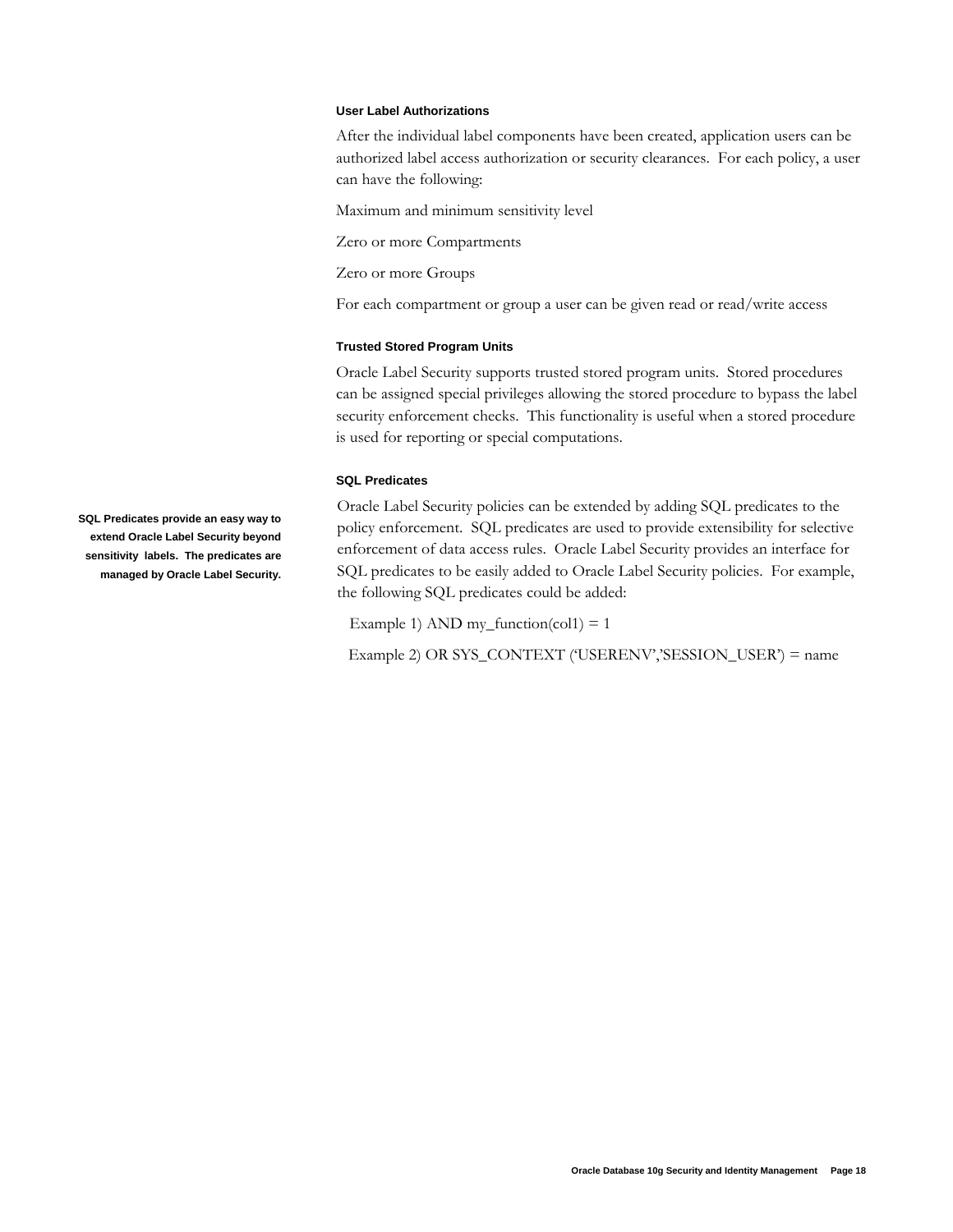#### **Oracle Label Security Access Mediation**

Oracle Label Security works by mediating access between an application user with label authorizations and sensitivity label assigned to a row in an application table.



<span id="page-18-0"></span>**Oracle Label Security mediates access by comparing a security clearance with a sensitivity label.** 

#### **Identity Management Integration**

Oracle Database 10g allows Oracle Label Security policies to be centrally created in the Oracle Identity Management infrastructure. Leveraging the Oracle Internet Directory, the Oracle Label Security policies are created in a central location for the entire enterprise. This simplifies provisioning and administration of security across all databases in the enterprise or GRID. Organizational sensitivity labels and application user security clearances can be managed in one location.

> If an application user needs additional access, their security clearance can be raised and the information will be automatically propagated to all registered databases in the enterprise. If an employee changes organizations, takes a leave of absence or is terminated, their access can be disabled from one location.



**Managing Oracle Label Security in Oracle Identity Management provides an easy way to extend security clearances to the entire enterprise.**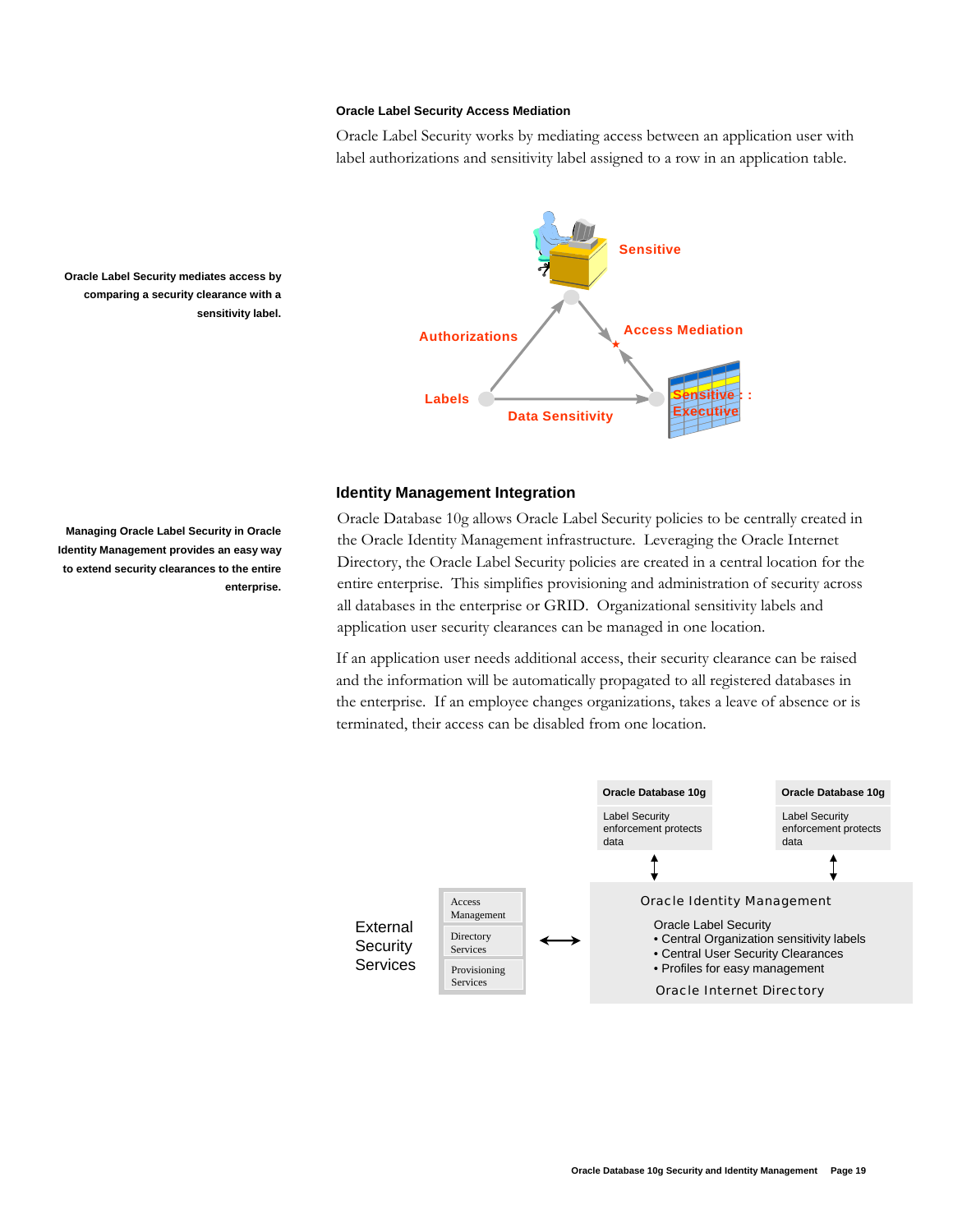# **Oracle Policy Manager**

<span id="page-19-0"></span>**Oracle Label Security policies can be managed using Oracle Policy Manager. Oracle Policy Manager can also be used to apply custom written VPD policies to tables.** 

Oracle Policy Manager is an administration tool for both Oracle Label Security and Oracle Virtual Private Database. Oracle Label Security policies can be managed using Oracle Policy Manager by connecting as the user LBACSYS or another user with appropriate privileges.

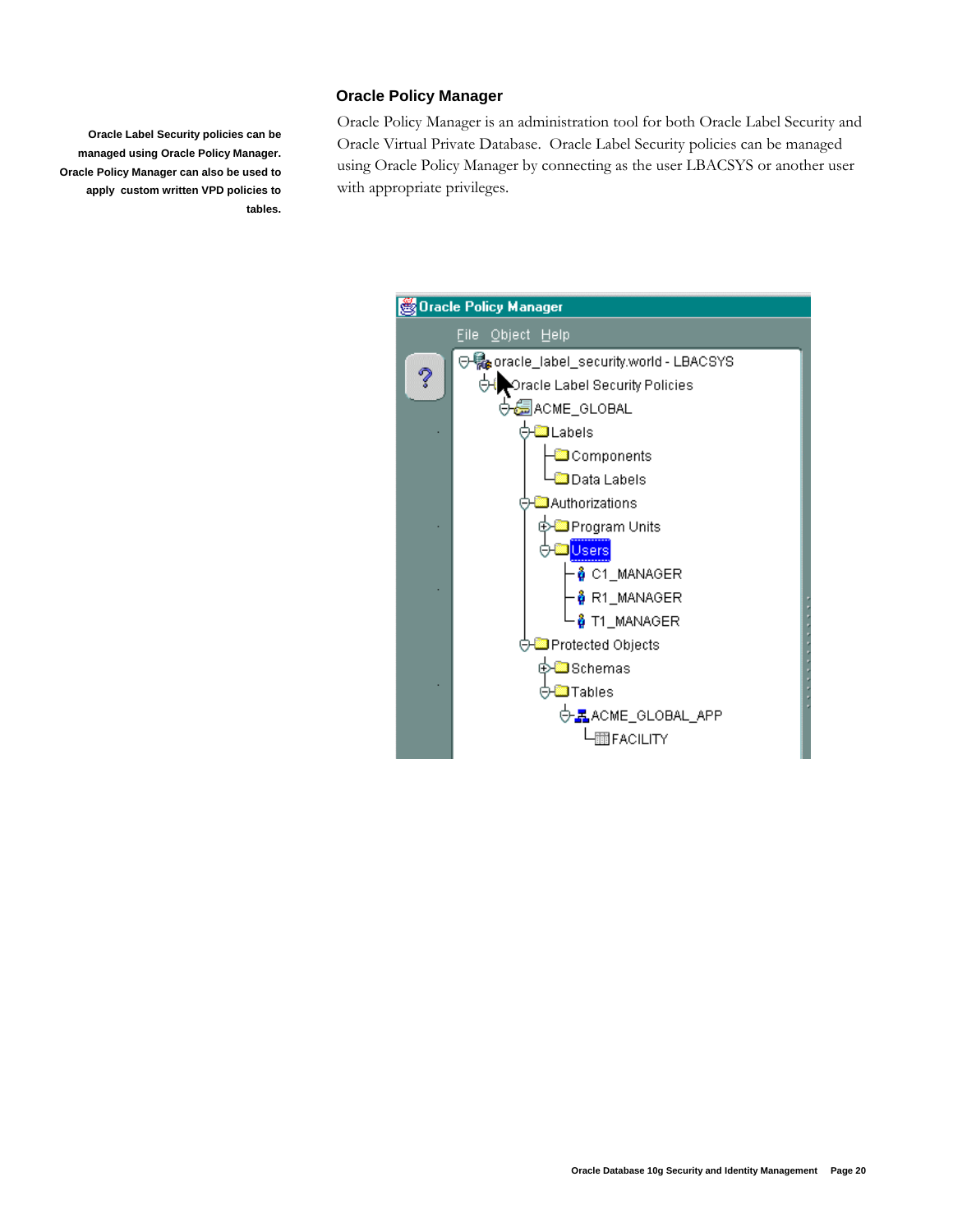# **Partitioning and Label Security**

<span id="page-20-0"></span>The Oracle Partitioning option can be used in conjunction with Oracle Label The Oracle Partitioning option can be used<br>
Security to partition data based on sensitivity.

# CREATE TABLE EMPLOYEE

#### EMPNO NUMBER(10) CONSTRAINT PK\_EMPLOYEE PRIMARY KEY,

ENAME VARCHAR2(10), JOB VARCHAR2(9), MGR NUMBER(4), HIREDATE DATE, SAL NUMBER(7,2), COMM NUMBER(7,2), DEPTNO NUMBER(4), HR\_LABEL NUMBER(10))

# TABLESPACE PERF\_DATA

STORAGE (initial 2M NEXT 1M MINEXTENTS 1 MAXEXTENTS unlimited) PARTITION BY RANGE (hr\_label) (partition sx1 VALUES LESS THAN (2000) nologging, partition sx2 VALUES LESS THAN (3000), partition sx3 VALUES LESS THAN (4000) );

# **VIRTUAL PRIVATE DATABASE AND ORACLE LABEL SECURITY**

A good approach to deciding which technology to use is to understand the business problems Oracle Label Security is designed to address. The business problems Oracle Label Security is designed to address include:

- Enforcing row level security based on data sensitivity, compartmentalization and/or organizational ownership
- Enforcing multilevel security requirements
- Implementing sophisticated data sharing among hosted organizations and/or agencies

The primary use of Oracle Label Security is to provide access control based on data sensitivity. Oracle Label Security is uniquely suited for this task because its design is based on multilevel security technologies and stringent requirements for row level security found in government and commercial organizations. Data can be assigned a sensitivity label and application users assigned label authorizations. Oracle Label Security has a comprehensive infrastructure to support the management of sensitivity labels and associated user label authorizations or security clearances. Sensitivity labels lend themselves nicely to emerging data sharing requirements in law enforcement and national security. Oracle Label Security

**in conjunction with Oracle Label Security to partition data based on sensitivity.**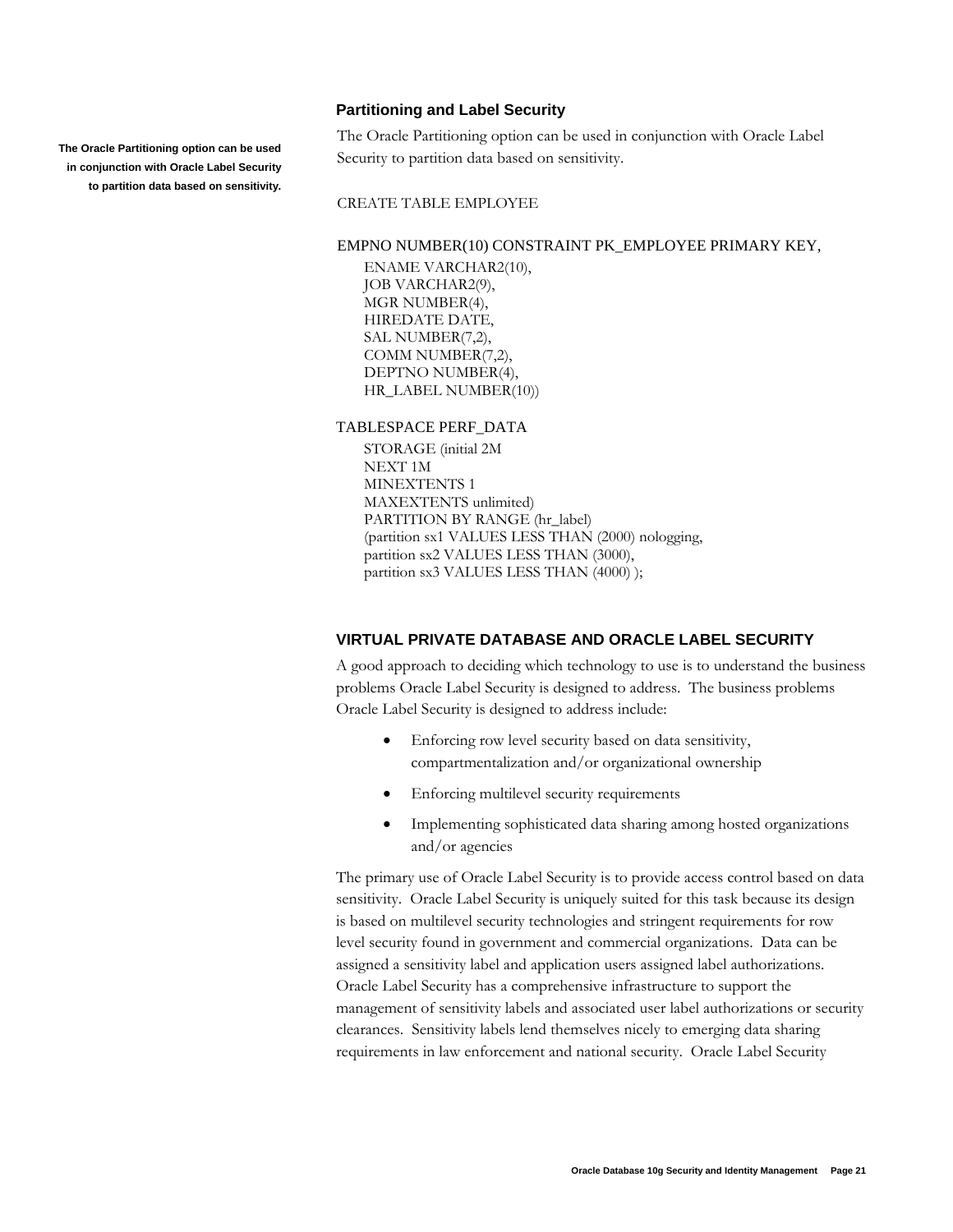<span id="page-21-0"></span>sensitivity labels are comprised of three components, one of which is known as a group. Groups provide an elegant solution for representing companies, agencies or organizations within a company. The number of organizations owning data in the hosted database is distinct from the number of end users of the data. Sensitivity labels can be used to host a maximum of 9999 companies or organizations in a single database. Alternatively, Virtual Private Database provides a programmable row level security solution that can be designed to meet your specific requirements. Virtual Private Database is recommended if the number of companies or organizations planned for a single database exceeds 9999.

# **SECURE APPLICATION ROLE**

A long-standing security problem has been that of limiting how users access data, to prevent users from bypassing application logic to access data directly. For example, in web-based applications, even if users are known to the database, it may not be desirable to allow them to have direct access to data. To-date, this has been a very difficult security problem to solve, because there has been no secure way to validate which application is used to access data — e.g. a malicious user could write a program that *appears* to be a valid human resources application, but, in fact, is not.

Oracle addresses this challenge through a secure application role: a role implemented by a package. The package can perform any desired validation to ensure that the appropriate conditions are met before the user can exercise privileges granted to the role in the database. The database ensures that it is only the trusted package implementing the role that determines the correct access conditions.

In three-tier systems using proxy authentication, the package can validate that the user session was created by a middle tier, and thus that the user is accessing the database through the correct application. The secure application role can also ensure that a user connecting directly to the database is not able to access any data. A secure application role can enforce other security conditions, as well; for example, the user may not be allowed to access especially sensitive human resources data from the Internet.

A secure application role enhances the native strong authentication and finegrained access control of the database to prevent users from assuming any privileges unless the correct access conditions are met. Secure application role solves a very difficult security issue and supports secure web-based application data access.

# **SELECTIVE DATA ENCRYPTION**

Among other security technologies, Oracle protects data in e-business systems through strong, standards-based encryption. Oracle has supported encryption of network data though Oracle Advanced Security since Oracle7. Oracle also supports protection of selected data via encryption within the database. Although

**Secure Application Roles can be used to restrict access to roles granted to a user.**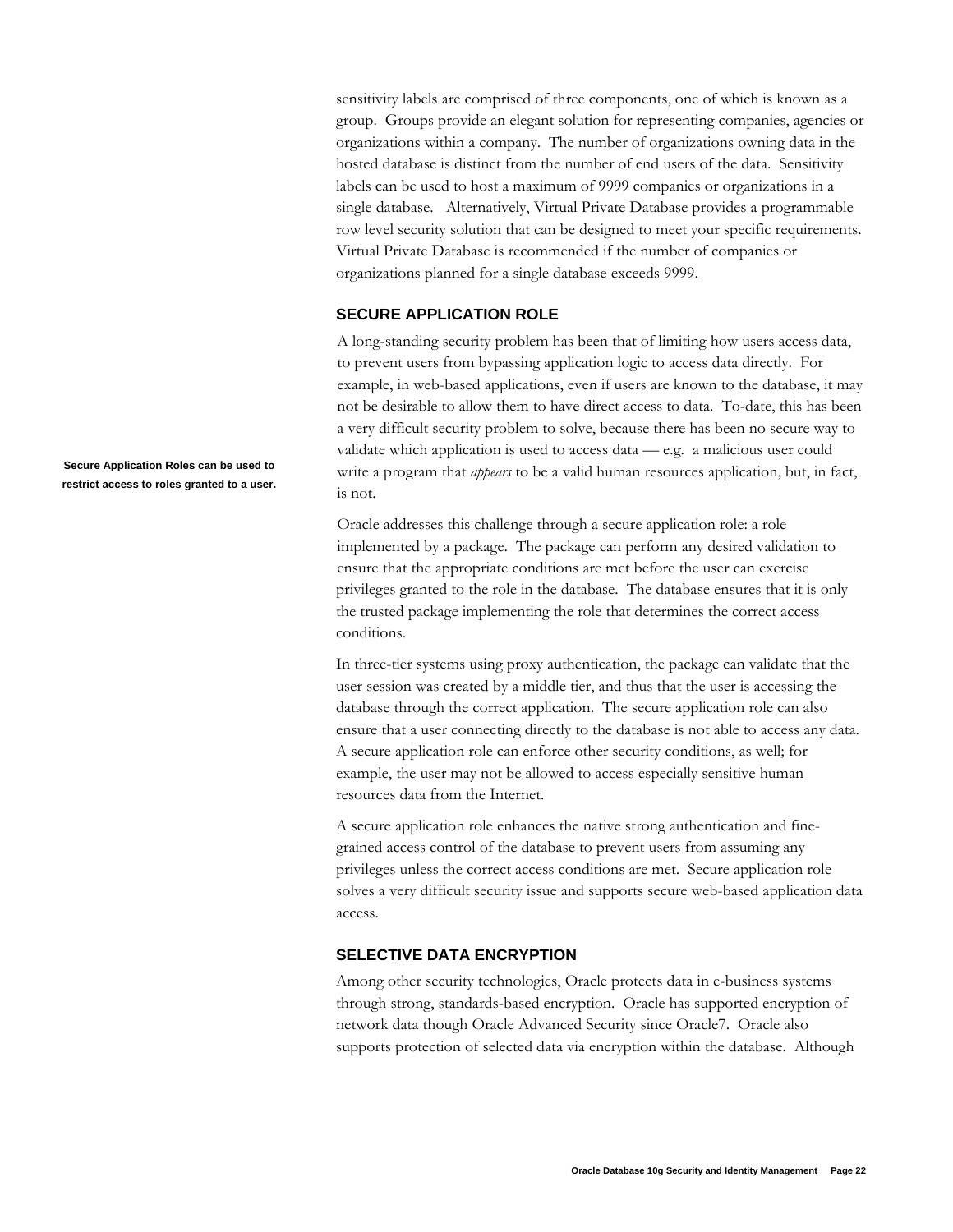encryption is not a substitute for effective access control, one can obtain an additional measure of security by selectively encrypting sensitive data before it is stored in the database. Examples of such data could include:

credit card numbers

national identity numbers

To address the need for selective data encryption, Oracle provides a PL/SQL package to encrypt and decrypt stored data. The package is called the DBMS\_OBFUSCATION\_TOOLKIT and was introduced in Oracle8i and supports bulk data encryption using:

Data Encryption Standard (DES) and (3DES)

#### **Oracle Database 10g Data Encryption**

Oracle Database 10g introduces a new package called the DBMS\_CRYPTO toolkit. This toolkit supports the functionality provided by the

DBMS\_OBFUSCATION\_TOOLKIT and is easier to use. It also adds support for encrypting data use the Advanced Encryption Standard (AES). In addition, the new toolkit provides support for encryption of additioanl datatypes.

The toolkit supports the MD5 secure cryptographic hash to ensure data integrity.

# **AUDITING**

A critical aspect of any security policy is maintaining a record of system activity to ensure that users are held accountable for their actions. Auditing helps deter unauthorized user behavior which may not otherwise be prevented. It is particularly useful for ensuring that authorized system users do not abuse their privileges. Oracle builds upon the existing robust and comprehensive auditing capabilities of the database to include fine-grained auditing, that can serve as an "early warning system" of users misusing data access privileges, as well as an intrusion detection system for the database itself.

#### **Robust, Comprehensive Auditing**

The Oracle audit facility allows businesses to audit database activity by statement, by use of system privilege, by object, or by user. For example, one can audit activity as general as all user connections to the database, and as specific as a particular user creating a table. One can also audit only successful operations, or unsuccessful operations. For example, auditing unsuccessful SELECT statements may catch users on "fishing expeditions" for data they are not privileged to see. Audit trail records can be stored in an Oracle table, making the information available for viewing through ad hoc queries or any appropriate application or tool, or combined with operating system audit trails on selected operating systems, for ease of management.

<span id="page-22-0"></span>**Oracle provides secure stored data encryption using industrystandard DES and triple DES algorithms. Oracle Database 10g introduces support for the AES algorithm.**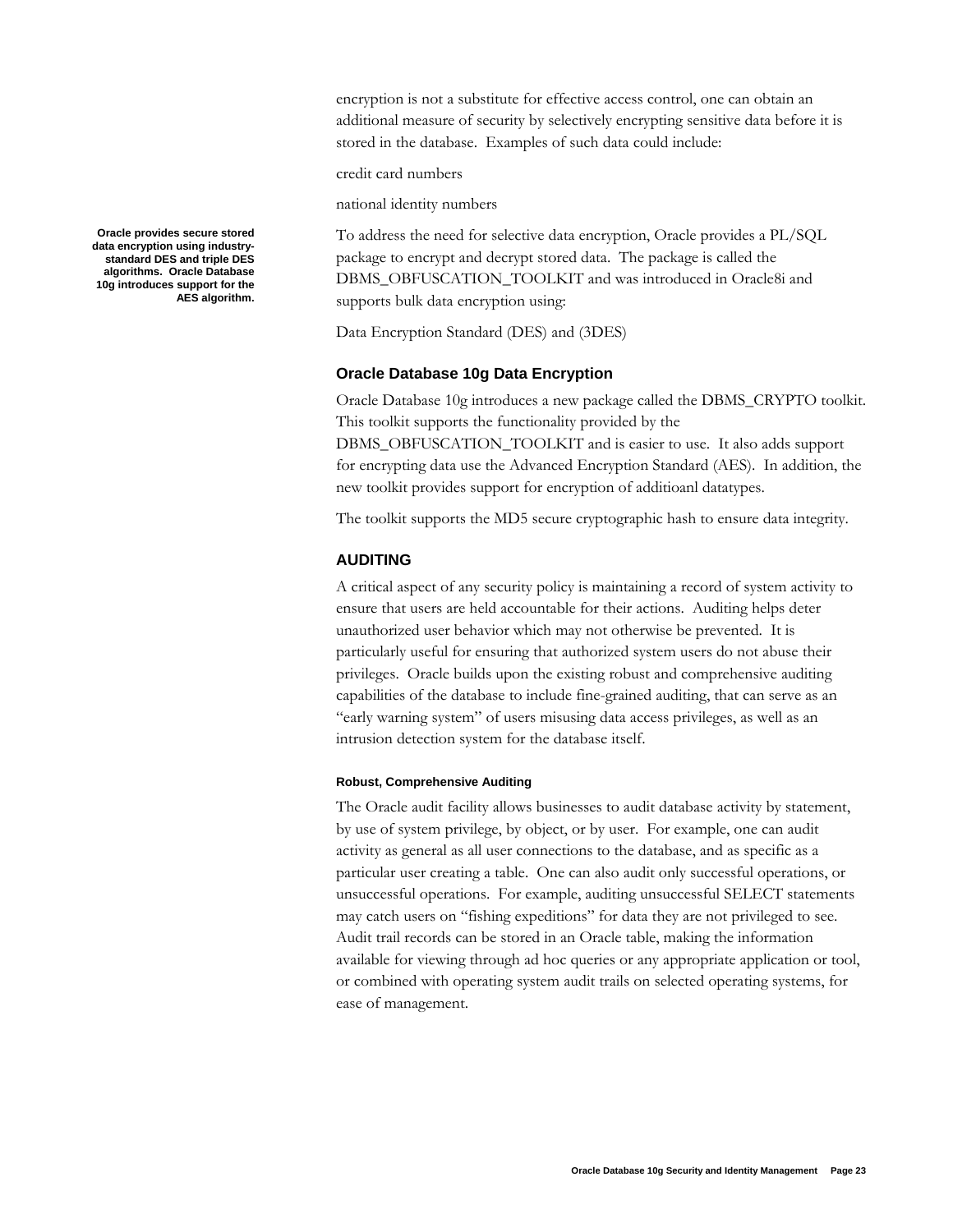#### <span id="page-23-0"></span>**Efficient Auditing**

Oracle implements auditing efficiently: statements are parsed once for both execution and auditing, not separately. Also, auditing is implemented within the server itself, not in a separate, add-on server which may be remotely situated from the statements which are being executed (thereby incurring network overhead). The granularity and scope of these audit options allow Oracle customers to record and monitor specific database activity without incurring the performance overhead that more general auditing entails. And, by setting just the options of interest, Oracle customers can avoid "catch-all, and throw away" audit methods which intercept and log all statements, and then filter them to retrieve the ones of interest.

#### **Customizable Auditing**

To record customized information that is not automatically included in audit records, Oracle can use triggers to further customize auditing conditions and audit record contents. Database triggers are user-defined sets of PL/SQL or Java statements, stored in compiled form. While users explicitly execute stored procedures, database triggers are automatically executed (or "fired") within the data server based on pre-specified events. A trigger is defined to execute either before or after an INSERT, UPDATE or DELETE, so that when that operation is performed on that table, the trigger automatically fires. For example, one could define a trigger on the EMP table to generate an audit record whenever an employee's salary is increased by more than 10 percent and include selected information, such as before and after values of SALARY.

#### **Fine-grained, Extensible Auditing**

Oracle expands upon the existing robust, granular auditing capabilities of the database by introducing extensible, fine-grained auditing. Fine-grained auditing enables organizations to define specific audit policies that can alert administrators to misuse of legitimate data access rights.

Fine-grained auditing allows organizations to define audit policies, which specify the data access conditions that trigger the audit event, and use a flexible event handler to notify administrators that the triggering event has occurred. For example, an organization may allow HR clerks to access employee salary information, but audits access when salaries greater than \$500K are accessed. The audit policy ("where SALARY > 500000") is applied to the EMPLOYEES table through an audit policy interface (a PL/SQL package). Oracle Database 10g extends support for Fine-gained auditing to INSERT, UPDATE and DELETE statements.

For additional flexibility in implementation, organizations can employ a userdefined function to determine the policy condition, and identify a relevant column for auditing ("audit column"). For example, the function could allow unaudited access to *any* salary as long as the user is accessing data within the intranet, but audit access to executive-level salaries when they are accessed from the Internet. An

**Oracle introduces extensible, fine-grained auditing, that can alert administrators to misuse of legitimate data access rights as well as serving as an intrusion detection system for the database.**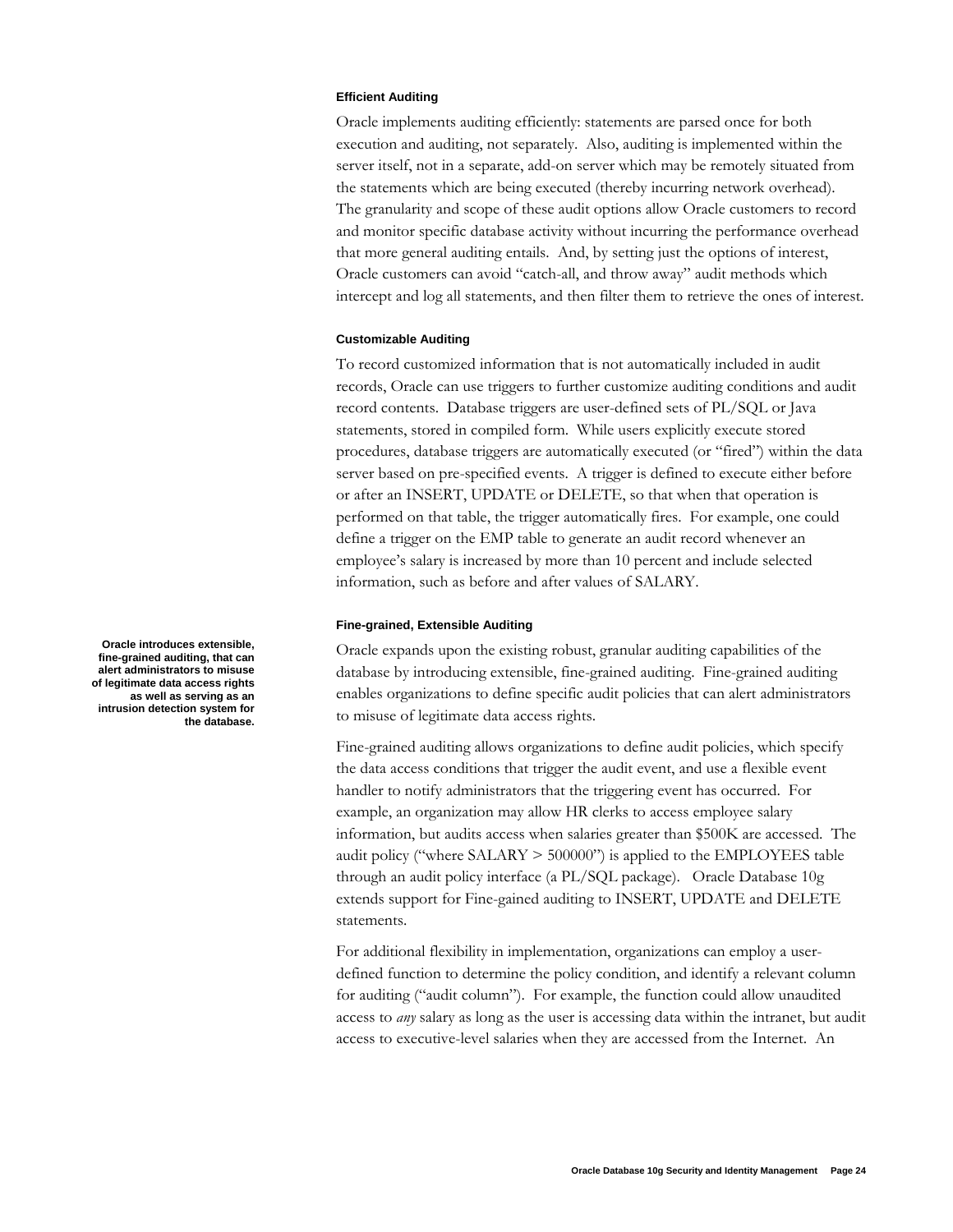<span id="page-24-0"></span>audit column helps reduce the instances of false or unnecessary audit records, because the audit need only be triggered when a particular column is referenced in the query. For example, an organization may only wish to audit executive salary access when an employee name is accessed, because accessing salary information alone is not meaningful unless an HR clerk also selects the corresponding employee name.

Oracle captures the exact SQL text of the statement the user executed in audit tables. In conjunction with other database features such as Flashback Query, finegrained auditing can be used to recreate the exact records returned to a user. This may be especially important to organizations who have especially sensitive information they wish to share, for which they require strict accountability. For example, many law enforcement organizations at the international, federal, state and local level are increasingly becoming "e-businesses" by sharing information among themselves, yet it is more important than ever that they audit access to sensitive information, such as informant data, to know who accessed what *exact* data.

The event handler provides organizations with flexibility in determining how to handle a triggering audit event. A triggering audit event could be written into a special audit table for further analysis, or could activate a pager for the security administrator. The event handler allows organizations to fine-tune their audit response to appropriate levels of escalation.

Fine-grained auditing enables organizations to hone their auditing capabilities to capture and identify particular, specific data access of concern. In addition to providing more granular, targeted audit information, such as detecting misuse of legitimate access, fine-grained auditing can also serve as an intrusion detection facility for the Oracle Database 10g itself.

#### **Enhanced Administrator Auditing**

The Oracle database uses redo logs to record all changes made in the database. Redo logs provide recovery from an instance or media failure. Oracle applies the appropriate changes in the database's redo log to the data files, which update database data the instant that the failure occurred. The ability to capture all system activities in logs, in fact, has security benefits as well. The activities of all users from the most privileged to the least—are captured in these logs.

Audit trails complement redo logs with their ability to hold users accountable for any and all actions taken against the database. Because audit logs are stored in the SYS schema, however, auditors who need to hold accountable users connected as SYSDBA or SYSOPER have a bootstrap issue. Oracle further strengthens auditing by specifically auditing users connected through SYSDBA and SYSOPER, and recording the audit trail on the operating system. As long as the auditor has root on the operating system, and the database administrator does not, customers can separate the function of the database administrator and the auditor.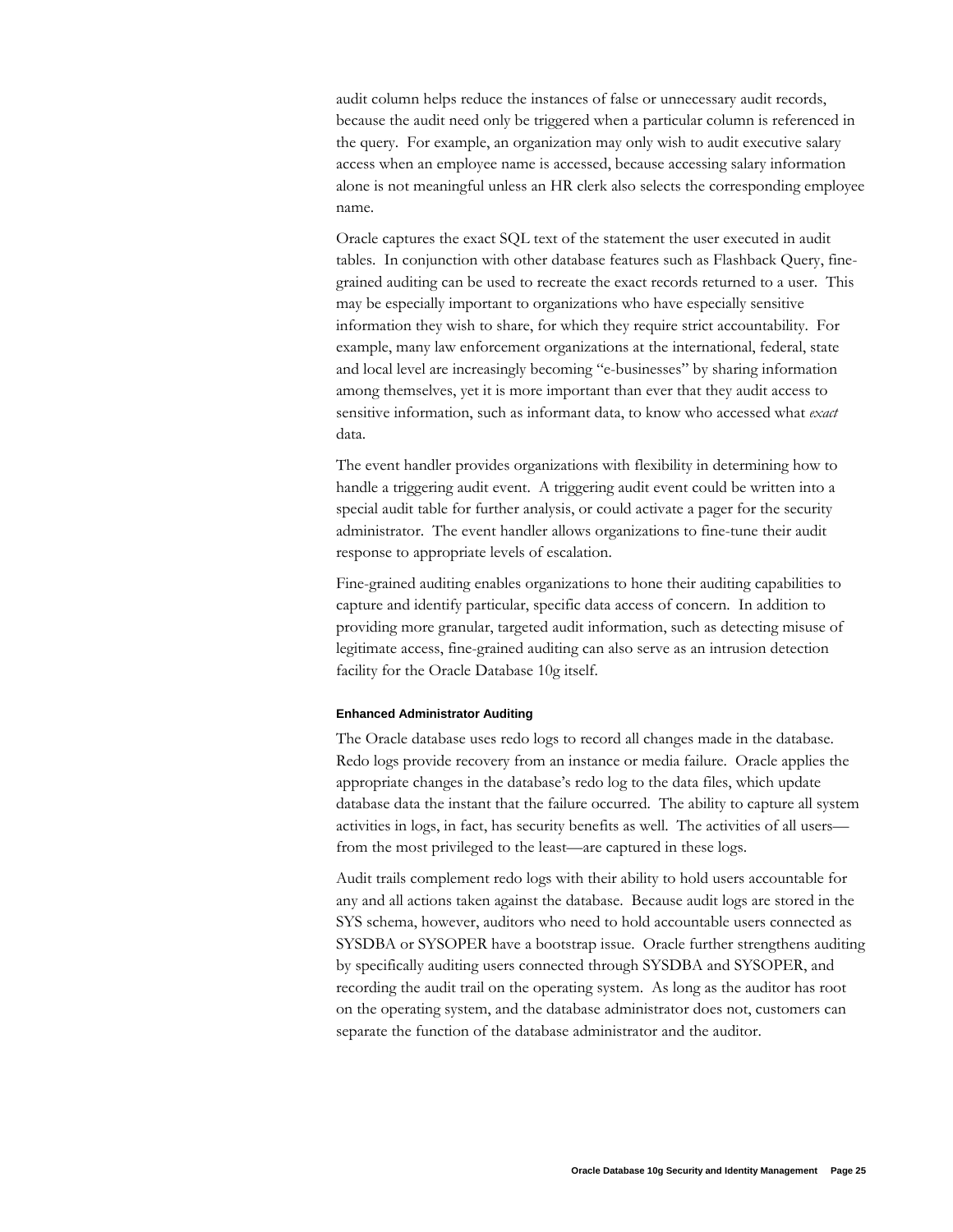<span id="page-25-0"></span>This auditing feature benefits e-business customers in multiple ways. It facilitates the ability to track SYS operations and investigate suspicious activities, which is especially important because this user has numerous privileges. It enables ebusinesses with strict auditing requirements, particularly banks and other financial services companies, to separate the function of the database administrator from the auditor.

# **Auditing For Three-Tier Applications**

Many three-tier applications authenticate users to the middle tier, then the transaction processing monitor or application server connects as super-privileged user, and does all activity on behalf of all users. With Oracle, customers are not only able to preserve the identity of the real client over the middle tier and enforce "least privilege" through a middle tier, but can also audit actions taken on behalf of the user by the middle tier. Oracle's audit records capture both the logged-in user (e.g., the middle tier) who initiated the connection, and the user on whose behalf an action is taken. Auditing user activity, whether users are connected through a middle tier or directly to the data server, enhances user accountability, and thus the overall security of multi-tier systems.

# **PROXY AUTHENTICATION**

Perhaps the most useful security feature in Oracle for supporting three-tier systems is the ability to proxy authenticated user identity from a middle tier to the database. The OCI proxy authentication feature was initially released in Oracle8*i*, and allowed a database client to set up, within a single database connection, a number of "lightweight" user sessions, each of which is associated with a different database user.

The feature is designed so that a specific middle tier can be restricted to acting on behalf of a specified set of users. Once the middle tier has authenticated itself to the database, it can establish a lightweight session on behalf of those users without submitting user-specific authentication information such as passwords. Moreover, Oracle can be configured so that a specific middle tier can assume a specific set of database roles when acting at the database on behalf of a specific user. In other words, the database uses both middle tier identity and client user identity when determining what privileges to grant a middle tier acting for a user through a lightweight session.

Oracle's proxy authentication feature addresses a number of security problems associated with three-tier systems. Since each middle tier can be delegated ability to authenticate and act on behalf of a specific set of users, and with a specific set of roles, proxy authentication supports a limited trust model for the middle tier server, and avoids the problem of an all-privileged middle tier. It is also possible to give more privilege to a trusted middle tier (e.g., one that is within the corporate firewall) than to a less-trusted middle tier (e.g., one that is outside the firewall and thus more vulnerable to compromise). Moreover, because the identity of both

**Oracle provides a number of security features tailored to building Internet-scale applications, including proxy authentication, support for Internet standards such as SSL and relevant PKI standards, Java security, and enterprise user management.**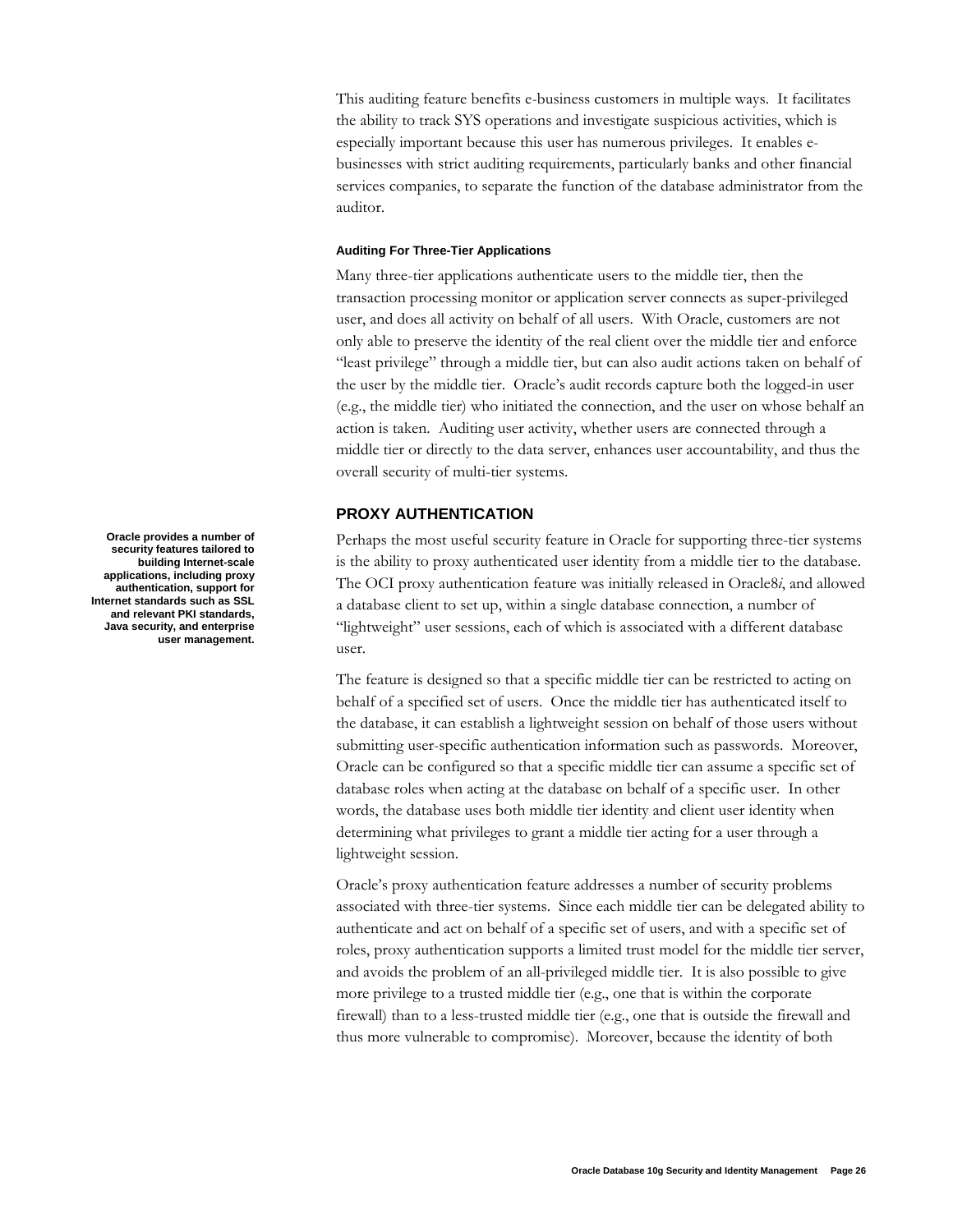<span id="page-26-0"></span>middle tier and user are passed to the database through a lightweight user session, this feature makes it easier to audit the actions of users in a three-tier system, and thus improves accountability.

This feature has been enhanced in Oracle, to include:

- support for additional protocols
- expanded credential proxy
- application user proxy authentication

# **Protocol Support**

Oracle8*i* supported the proxy authentication for communications to the database which used the Oracle Call Interface (OCI), Oracle9i proxy authentication supported "thick" Java Database Connectivity (JDBC) access to the database. Oracle Database 10g supports both "thick" and "thin" access to the database. A middle tier server can now access the Oracle Database 10g on behalf of a client user by establishing a lightweight session for that user through either OCI or JDBC.

#### **Credential Proxy**

Oracle8*i* supported proxy authentication for database users authenticated by password only; the password could be passed as an attribute to be verified by the database, or not, depending on an organization's security preferences.

Oracle Database 10g supports proxy authentication to include additional credential proxy of either the Distinguished Name (DN) or full X.509 certificate to the database. This provides strong, three-tier security by enabling an SSL credential an X.509 certificate or DN *—* to be passed to the database for purpose of identifying (but not authenticating) the user. (SSL cannot be used to authenticate a user through multiple tiers, since it is a point-to-point protocol rather than an endto-end protocol.) For example, a user can authenticate to a middle tier using SSL, the middle tier can extract the DN from the certificate and pass it (or the full certificate) to the database. As an additional benefit, the DN or certificate is available in the lightweight session and the elements contained therein can be used with Virtual Private Database to limit access. For example, an organization could restrict data access based on the Organizational Unit (OU) element in a user certificate presented to the database.

The database can use the DN or certificate to look up a user in Oracle Internet Directory or other LDAP-based directory certified for Enterprise User Management (an Oracle Advanced Security feature). Integration of proxy authentication with Enterprise User Security enables the user identity to be maintained throughout all tiers of an application, yet the user need only be created once, in the directory. This also enables Enterprise User Security to be used in three-tier applications, instead of merely client-server, as was the case with Oracle8*i.*

**Oracle extends proxy authentication to include additional credential proxy of either the Distinguished Name (DN) or full X.509 certificate to the database.**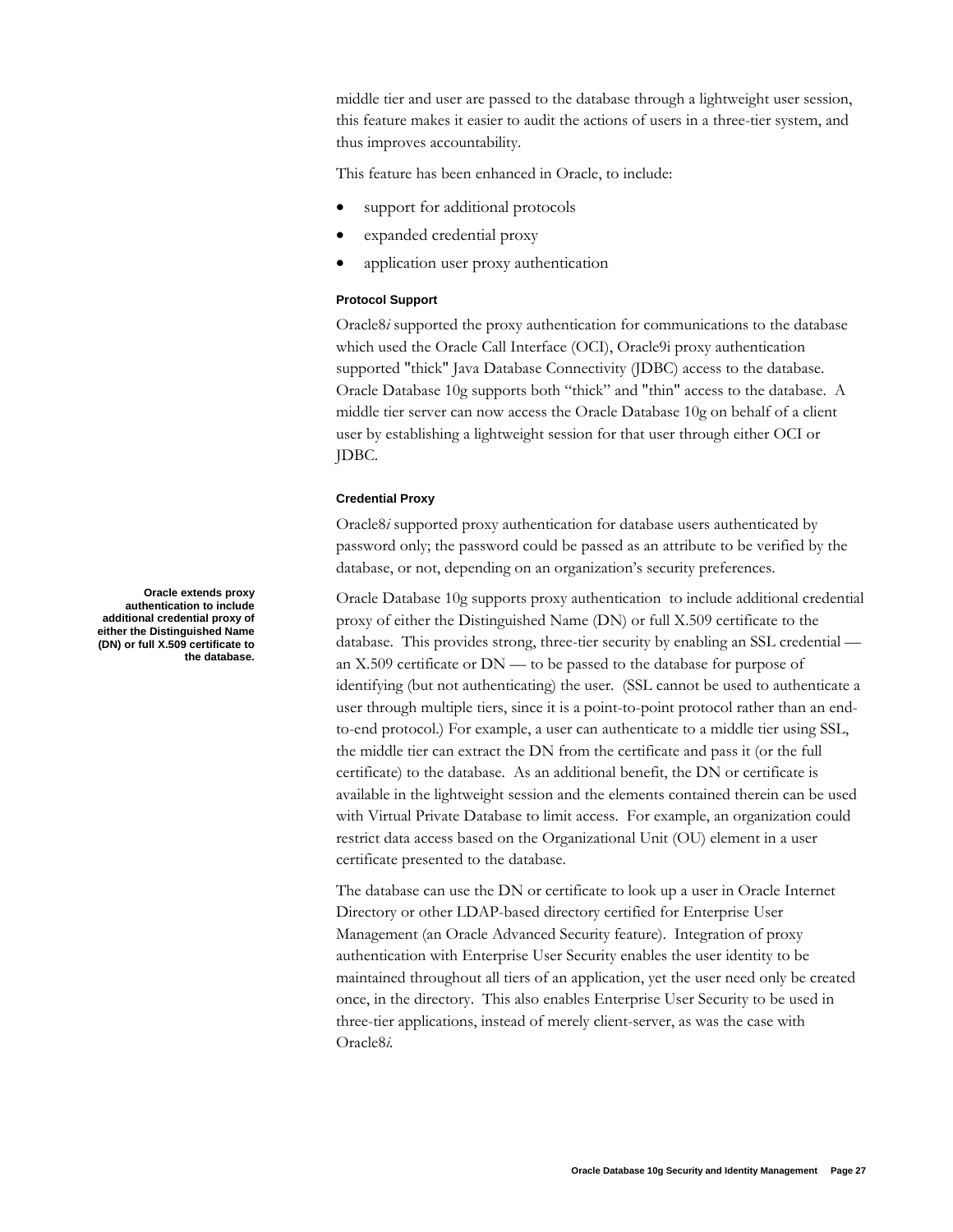#### <span id="page-27-0"></span>**Application User Proxy Authentication**

Many applications use session pooling to set up a number of sessions which are reused by multiple users. In this context, "application users" are users who are authenticated to the middle tier of an application, but are not known to the database. Oracle introduces application user proxy authentication for these types of applications.

In this model, the middle tier passes a *client identifier* to the database upon session establishment. (The client identifier could be anything that represents the client connecting to the middle tier; a cookie, for example, or an IP address.) The client identifier, representing the application user, is available in user session information and can also be accessed within an application context (using the USERENV naming context), thus enabling applications to use Virtual Private Database to limit user access, even if the application users are not known to the database. Applications can set up and reuse sessions, while still being able to keep track of the "application user" in the session.

Applications can easily reset the client identifier and thus reuse the session for a different user, enabling high performance for web-based applications. For OCIbased connections, alteration of the client identifier is piggybacked on other OCI calls, to further enhance performance.

Application user proxy authentication, available in thin JDBC, thick JDBC and OCI, provides the benefits of connection pooling without the overhead of setting up and managing separate user sessions (even "lightweight" ones), and enables even those applications whose users are unknown to the database to utilize Virtual Private Database. Application user proxy authentication is thus particularly valuable in e-business applications with thousands of users, as it supports per-user data access while meeting user scalability requirements.

# **ORACLE ADVANCED SECURITY**

Oracle Advanced Security protects privacy and confidentiality of data over the network by eliminating data sniffing, data loss, replay and person-in-the-middle attacks. All communication with an Oracle Database can be encrypted with Oracle Advanced Security. Databases contain extremely sensitive information and restricting access by strong authentication is one of first lines of defense. Oracle Advanced Security provides strong authentication solutions leveraging a business's existing security framework including Kerberos, Public Key Cryptography, RADIUS and DCE for Oracle Database 10g.

#### **Industry Standard Encryption and Data Integrity**

Oracle Advanced Security protects all communications to and from the Oracle Database. Businesses have a choice between using Oracle Advanced Security's native encryption/data integrity algorithms and SSL to protect data over the network. Some of the typical scenarios requiring network level encryption include:

**Application user proxy authentication is particularly valuable in e-business applications with thousands of users, as it supports per-user data access while meeting user scalability requirements.**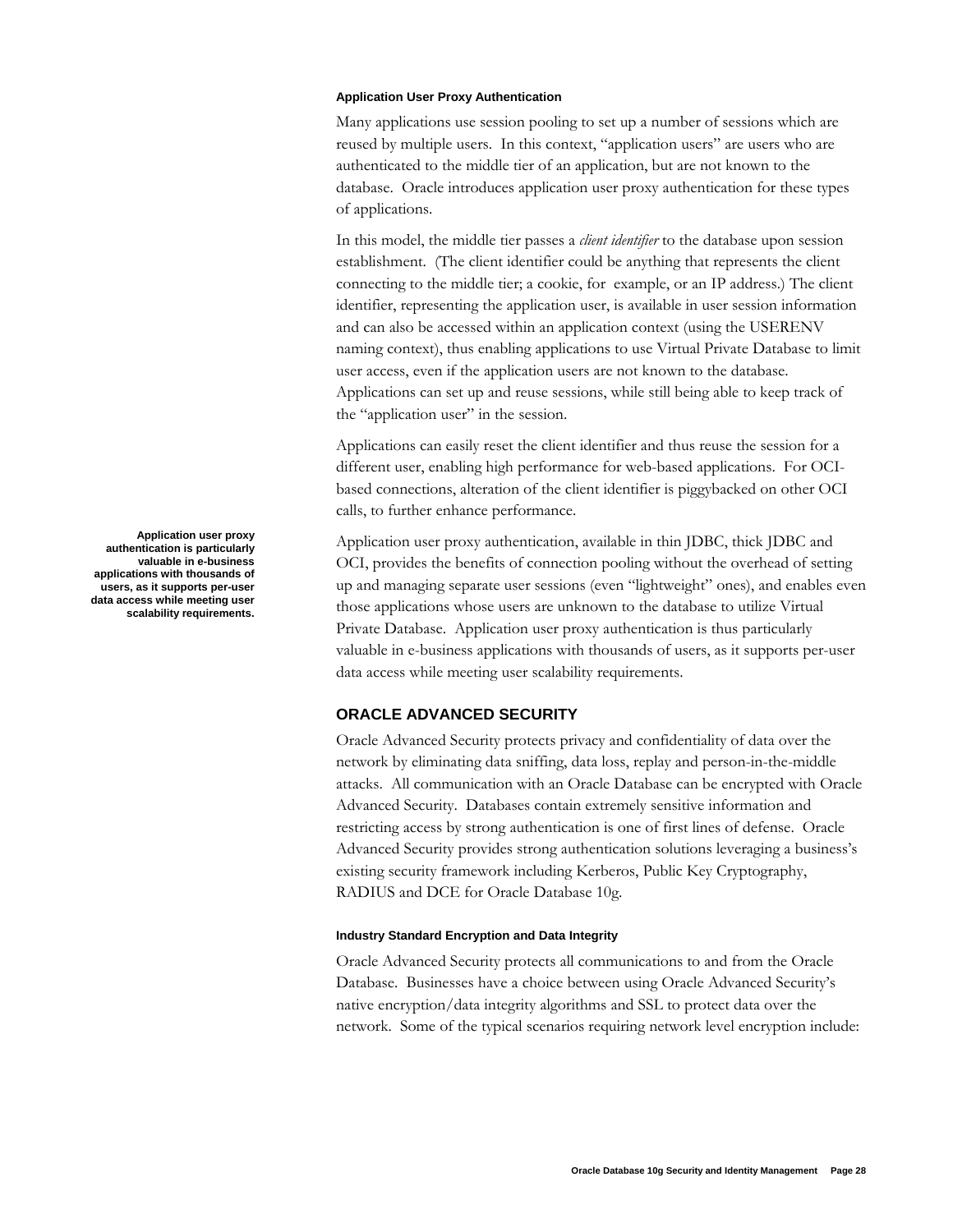- Database Server is a behind a firewall and users access the server via client server applications
- Communication between the application server in a DMZ and the Database which is in behind a second firewall must be encrypted

<span id="page-28-0"></span>Native Encryption and Data Integrity algorithms in Oracle Advanced Security require no PKI deployment. With each subsequent release of the database, newer encryption algorithms are included as they gain industry approval. The latest addition is the Advanced Encryption Standard (AES), an algorithm improved in security and performance over DES. The complete list of Encryption and Data integrity algorithms are

- AES (128, 192 and 256 Key)
- RC4 (40, 56, 128, 256 Key)
- 3DES (2 Key and 3 Key)
- MD5
- SHA1

SSL based encryption is available for businesses that have elected to provide Public Key Infrastructure to their IT deployments. New in the Oracle Advanced Security 10g release is the support for TLS 1.0 protocol. Oracle Advanced Security provides AES cipher suites with the TLS 1.0 protocol in Oracle Database 10g.

#### **Easy Configuration, No Changes to your Applications**

Configuring the network parameters for the server and/or client enables the network encryption/integrity function. Most businesses can therefore easily uptake this technology as there are no changes required in the application.

#### **Strong Authentication Services for Oracle Database 10g**

Unauthorized access to information is a very old problem. Business decisions today are driven by information gathered from mining terabytes of data. Protecting sensitive information is key to a business's ability to remain competitive. Access to key data repositories such as the Oracle Database 10g that house valuable information can be granted once users are identified and authenticated accurately. Verifying user identity involves collecting more information than the usual username and password. Oracle Advanced Security provides the ability for businesses to leverage their existing security infrastructures such as Kerberos, Public Key Infrastructure (PKI), RADIUS and Distributed Computing Environment (DCE) for strong authentication services to the Oracle Database 10g.

New in this release is the ability to check X509v3 certificate revocations using Certificate Revocation Lists stored in the file system, Oracle Internet Directory or using CRL Distribution Points.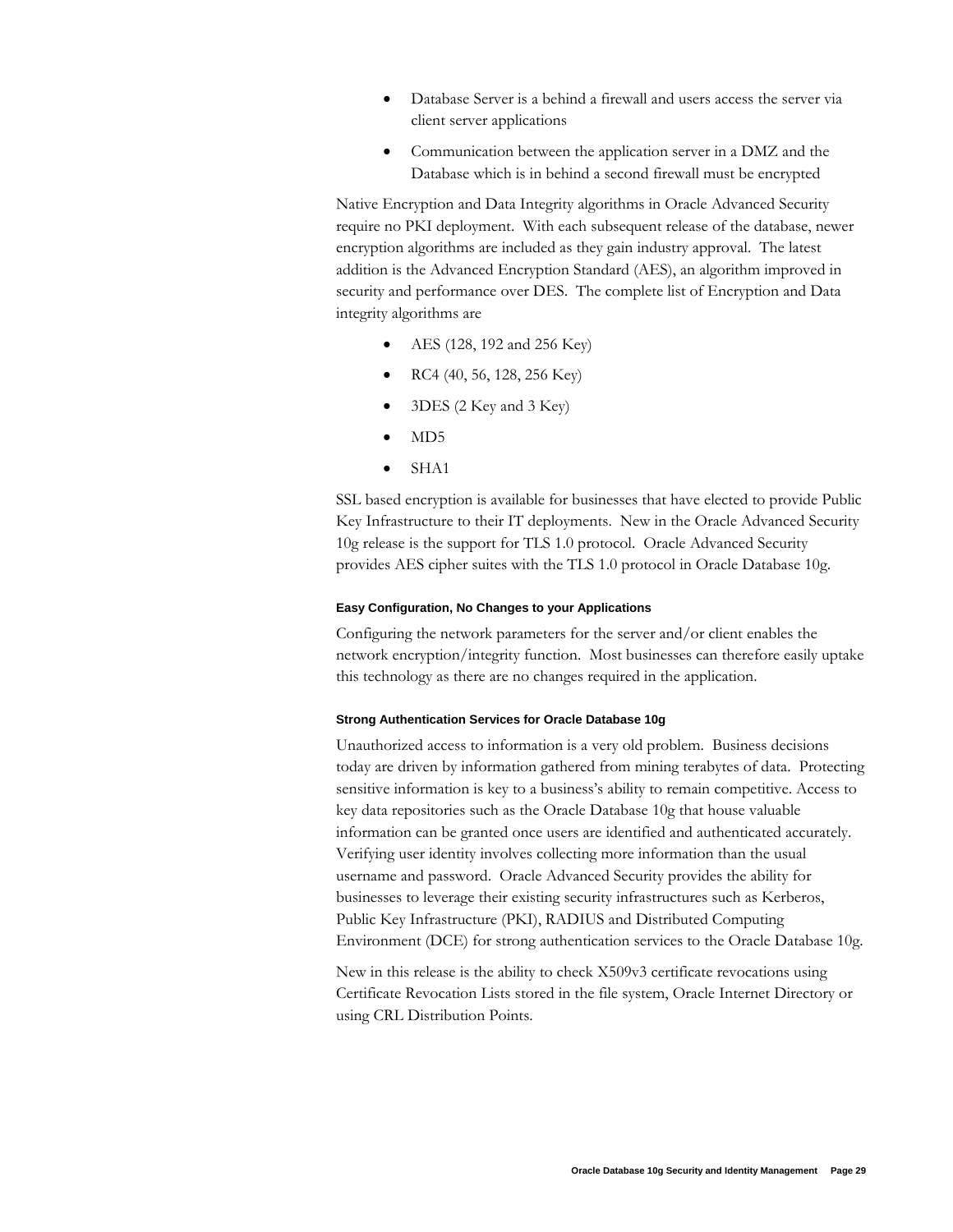The ability for Oracle Database Servers or Database Clients /Users to use PKI Credentials stored in Smart Cards or other Hardware Storage Modules using industry's PKCS 11 standard. This is especially useful for users as it provides roaming access to the database via client server applications or web applications. Storing server credentials in a hardware module provides an additional level of security that some deployments require.

#### **Closer Look At Kerberos Authentication for Directory Users**

This feature is new in Oracle Database 10g Advanced Security. For organizations that have shied away from Single Sign On with passwords, this feature provides security with usability as shown in figure below. Once an Oracle database is registered with a Kerberos Server and configured to support a Kerberos Service, enterprise users can authenticate to the database without any additional complications. Organizations that are already using a Kerberos Server and Oracle Advanced Security's Kerberos adapter can migrate their external database users to the directory to benefit from centralized user management. User Migration Utility assists in the migration task.

If the user is managed in a third party directory such as Active Directory, the Directory Integration and Provisioning Service must synchronize, in addition to other attributes, the user's Kerberos Principal into Oracle Internet Directory. Following is an illustration of this key benefit. In this scenario, a user is provisioned by an HR application into an Active Directory Domain for instance. The user is a member of a group in AD. The user along with his group membership is synchronized into Oracle Internet Directory by the AD-OID connector. When appropriate database roles are assigned to the OID group, members within that group have access to the database objects.



RADIUS (RFC #2138) is a distributed system that secures remote access to network services and has long been established as an industry standard for remote and controlled access to networks. RADIUS user credentials and access

<span id="page-29-0"></span>**Kerberos integration for enterprise users in Oracle 10g eliminates the security versus Usability debate. Kerberos Authentication and SSL communication require the Oracle Database 10g Oracle Advanced Security option**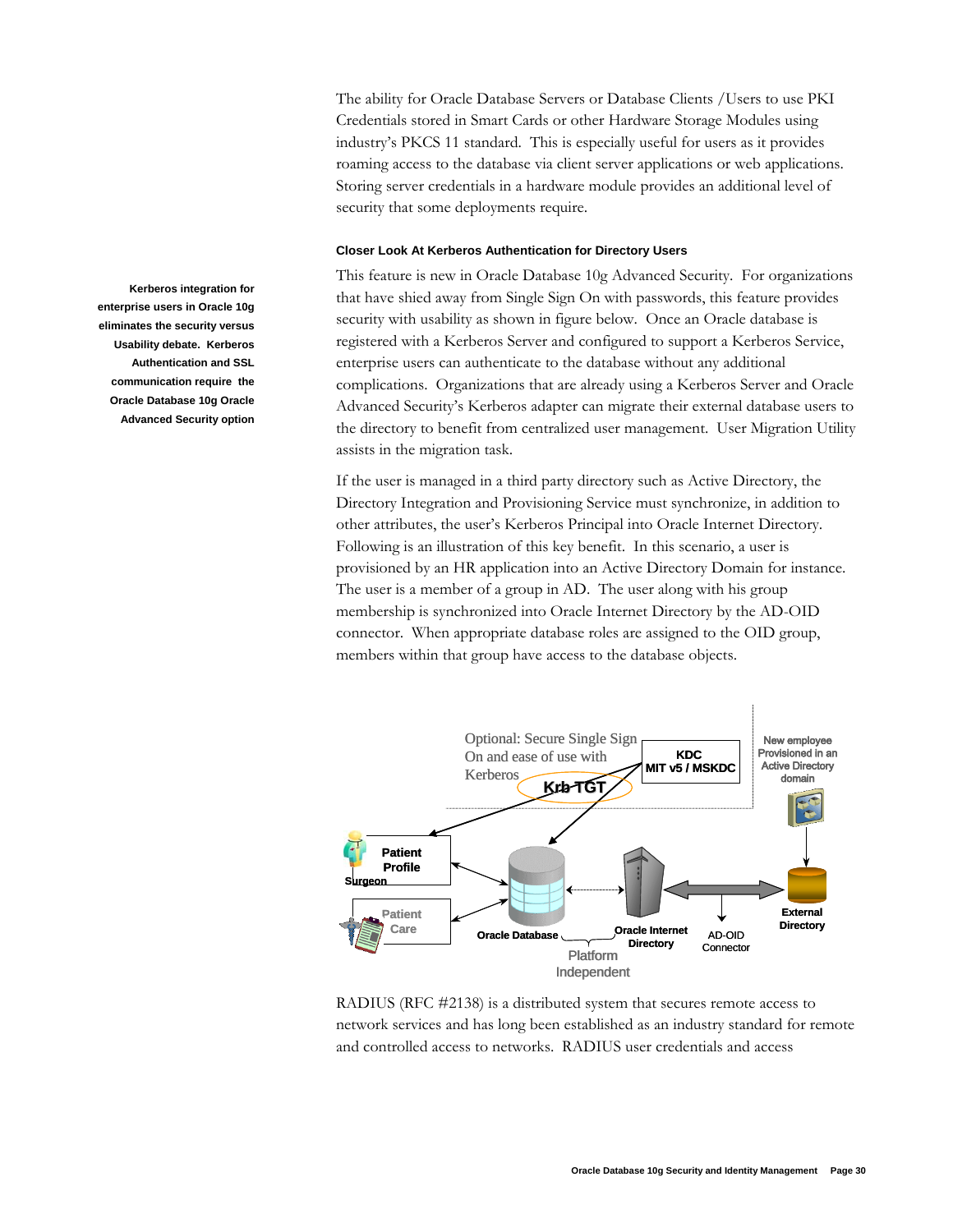<span id="page-30-0"></span>information are defined in the RADIUS server to enable this external server to perform authentication, authorization and accounting services when requested.

ORACLE RADIUS support is an implementation of the RADIUS Client protocols that enables database to provide authentication, authorization and accounting for RADIUS users. It sends authentication requests to RADIUS server and acts upon the server's responses. The authentication can occur either in synchronous or asynchronous authentication modes and is part of Oracle configuration for RADIUS support.

Oracle Advanced Security provides authentication, respects authorizations stored in RADIUS and basic accounting services to RADIUS users when accessing the Oracle database.

### **PKCS #12 Support**

Oracle Advanced Security supports X.509 certificates stored in PKCS #12 containers, making the Oracle wallet interoperable with third party applications like Netscape Communicator 4.x and Microsoft Internet Explorer 5.x, and providing wallet portability across operating systems. Users who have existing PKI credentials may export them in PKCS#12 format and reuse them in Oracle Wallet Manager, and vice versa. PKCS#12 thus increases interoperability and reduces the cost of PKI deployment for organizations.

#### **PKCS#11 Support, Smart Cards/Hardware Security Modules**

An Oracle Wallet is a software container that holds the private key and other trust points of the certificate. Oracle Advanced Security 10g supports the support PKCS#11 industry standard. This allows the private keys that were previously stored on the file system to be created and stored in secure devices such as Hardware Security Modules or Smart Cards that are available in the market.

#### **Oracle Certificate Authority**

Oracle Certificate Authority (OCA) is the newest component of the Oracle Identity Management infrastructure and it strengthens Oracle's commitment to secure information management. OCA is capable of issuing X509v3 certificates for SSL based authentication and digital signing. This makes strong authentication in applications and secure email easier to implement.

#### **Industry Standards, Interoperable**

Oracle Advanced Security's SSL client can be used in any PKI that is industry standards compliant. For instance, certificates issued by Verisign, Thawte, RSA Keon and Oracle Certificate Authority can be used for authentication to Oracle Database 10g as they accept standard PKCS7 certificate requests and issue X509v3 certificates. Oracle Advanced Security's provides an Entrust adapter that allows business applications to leverage Entrust's PKI with Oracle Database 10g.

**PKCS #12 support provides interoperability with third-party applications including browsers.** 

**PKCS #11 support is new with Oracle Database 10g Advanced Security.**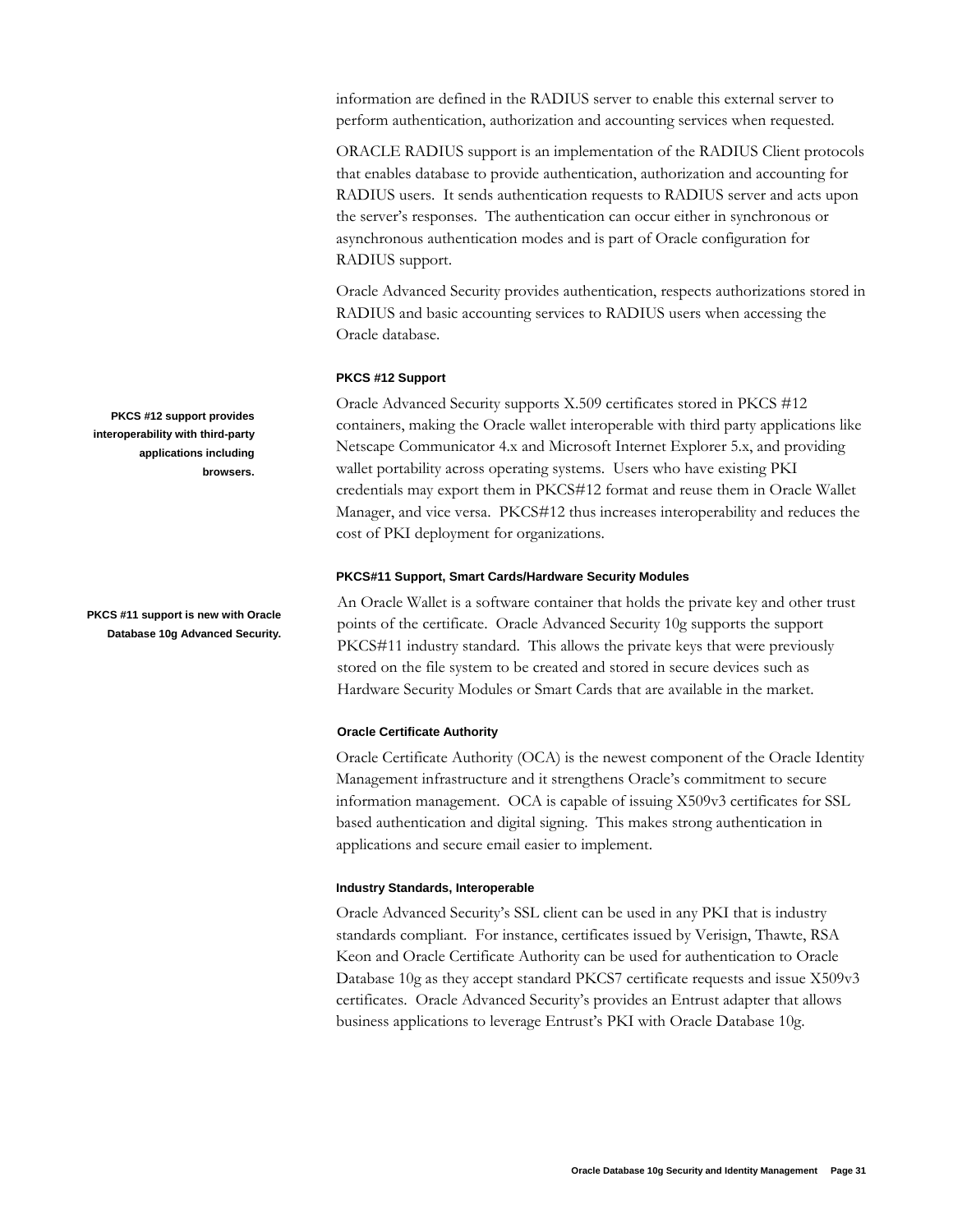Oracle Advanced Security includes a Kerberos client is compatible with a Kerberos v5 ticket that is issued by any MIT v5 compliant Kerberos server or Microsoft KDC. Businesses can continue to operate in a heterogeneous environment using Oracle Advanced Security's Kerberos solution.

Oracle Advanced Security provides a RADIUS client that allows Oracle Database 10g to respect the authentication and authorizations asserted by a RADIUS server. This feature is especially useful for businesses that are interested in two-factor authentication that establishes your identity based on what you know (password or PIN information) and what you have (the token card) provided by some token card manufacturers.

The new industry SSL protocol standard, TLS 1.0 is support with Oracle Advanced Security 10g. While TLS 1.0 is based on SSL 3.0, the more tangible benefits for Oracle users using TLS 1.0 are

- Improved efficiencies for CPU intensive cryptographic operations resulting in increased SSL based throughput
- Improved TLS Handshake Protocol that provides increased privacy and integrity for peer-to-peer communication

Oracle Wallet Manager continues to be the tool to use for certificate requests and other certificate management tasks for the end user. Additional command line utilities that assist in managing Certificate Revocation Lists (CRLs) and other Oracle Wallet operations are also available in this release.

Certification Revocation Lists published to an LDAP server, a file system or a URL are supported by Oracle's SSL infrastructure.

#### **PKI Authentication for Oracle Database 10g Enterprise Users**

Since Oracle8i, Oracle Advanced Security has supported authentication for directory users to the Oracle database using digital certificates stored in the directory.

# **A Closer Look At PKI**

Public Key Infrastructure (PKI) encompasses technologies, policies and procedures for authentication based on the principles of public key cryptography. Public Key Infrastructure (PKI) has emerged as the authentication technology which is most appropriate for securing Internet and e-commerce applications. There are a number of reasons for this. First, PKI is highly scaleable. Since users maintain their own certificates, and certificate authentication involves exchange of data between client and server only (i.e., no third party authentication server needs to be online), there is no limit to the number of users which can be supported using PKI. Moreover, PKI allows delegated trust. A user who has obtained a certificate from a recognized and trusted Certificate Authority (CA) can authenticate himself to a server the very first time he connects to that server, without that user having previously been registered with the system.

<span id="page-31-0"></span>**Oracle Advanced Security has supported SSL since Oracle Release 8***i.* **New in Oracle Advanced Security 10g is TLS1.0 support, Smart Card support for Oracle Wallets and URL and LDAP support for certificate validation.**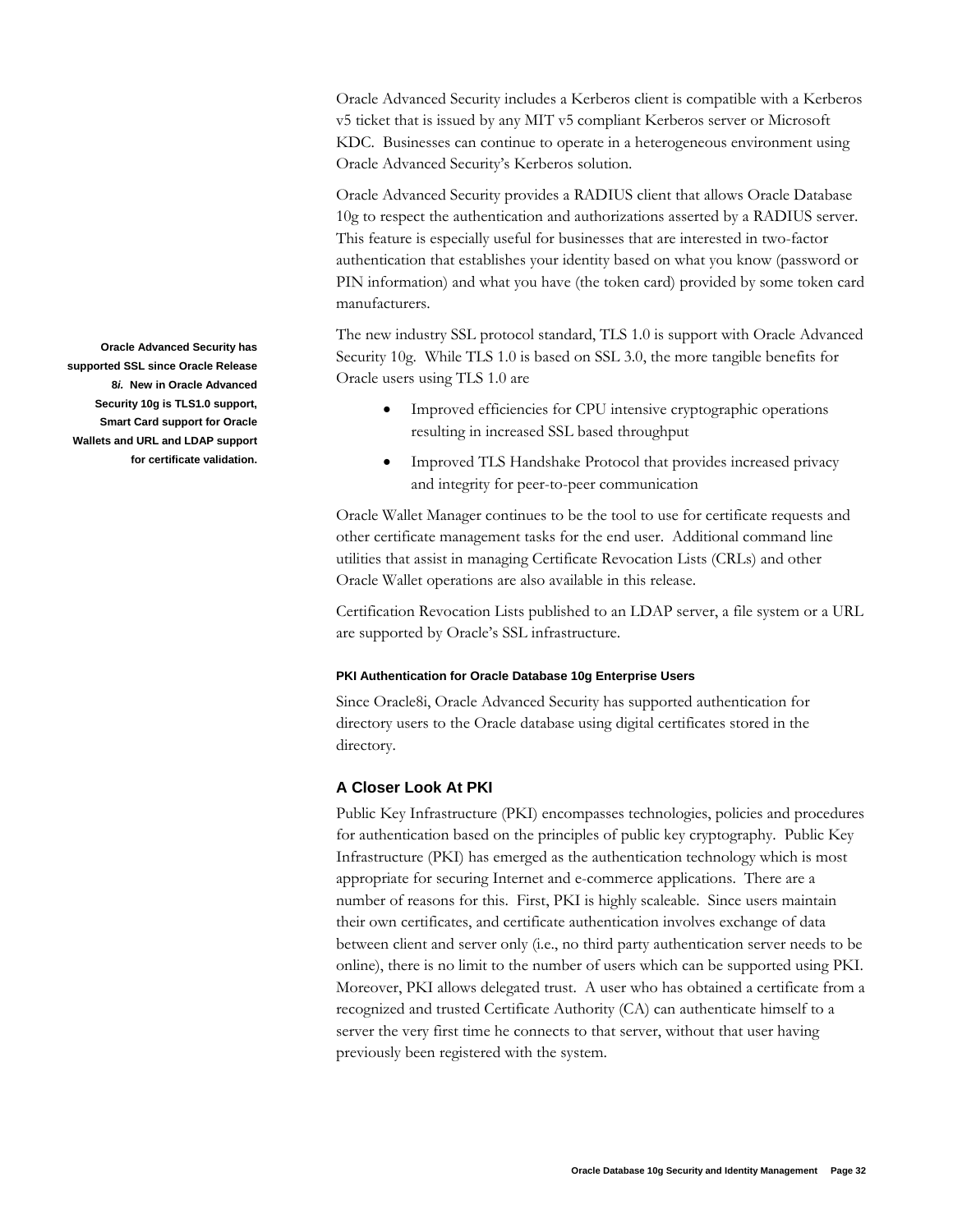<span id="page-32-0"></span>Oracle supports standard X.509v3 certificates and relevant Public Key Certificate Standards (PKCS) for certificate request and installation. This allows users to request certificates from any CA supporting these standards. It also allows users to install trusted root certificates from their choice of CA's, allowing the server to recognize and validate certificates issued by those CA's. Oracle is working with leading PKI service and product vendors, including VeriSign, Entrust, and Baltimore Technologies, to ensure that their CA trusted roots are pre-installed in Oracle*,* allowing customers to use certificates from those vendors to authenticate to Oracle out-of-the-box.

Oracle expands PKI integration and interoperability through:

- PKCS#11 support
- Wallet storage in Oracle Internet Directory
- Multiple certificates per wallet
- Strong wallet encryption
- OracleAS Certificate Authority

#### **Wallets Stored in Oracle Internet Directory**

Oracle Enterprise Security Manager creates user wallets as part of the user enrollment process. The wallet is stored in Oracle Internet Directory, or other LDAP-compliant directory. Oracle Wallet Manager can upload wallets to—and retrieve them from—the LDAP directory.

Storing the wallet in a centralized LDAP-compliant directory supports user roaming, allowing users to access their credentials from multiple locations or devices, ensuring consistent and reliable user authentication, while providing centralized wallet management throughout the wallet life cycle.

#### **Multiple Certificate Support**

Oracle Wallets support multiple certificates per wallet, including:

- S/MIME signing certificate
- S/MIME encryption certificate
- Code-signing certificate

Oracle Wallet Manager Version 3.0 supports multiple certificates for a single digital entity in a persona—with multiple private key pairs in a persona (each private key can match only one certificate). This enables consolidation of and more secure management of users' PKI credentials.

# **Strong Wallet Encryption**

The private keys associated with X.509 certificates require strong encryption, over secure channels. Oracle replaces DES encryption with 3-key triple DES (3DES),

**Storing the wallet in a centralized LDAP-compliant directory lets users access them from multiple locations.**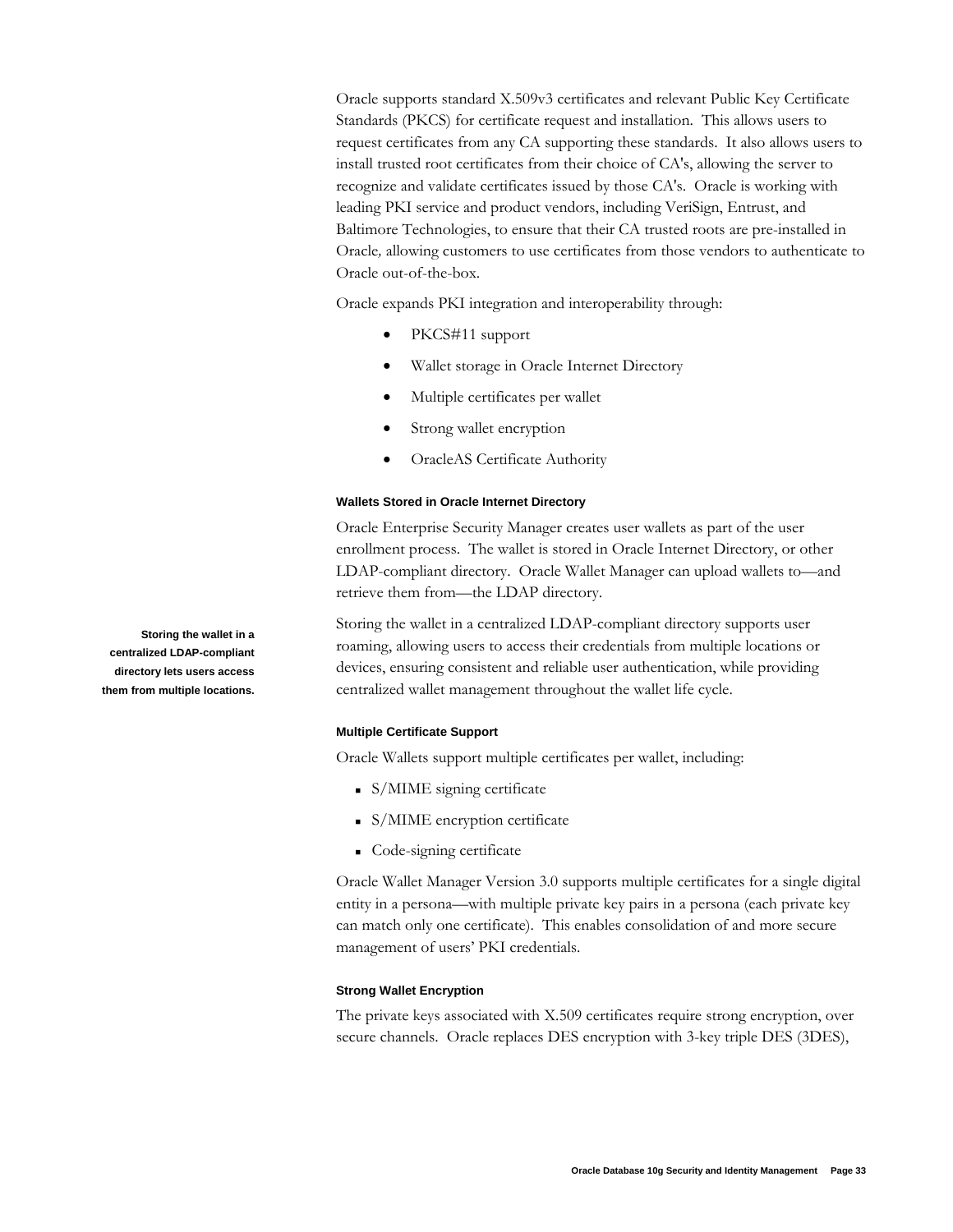<span id="page-33-0"></span>which is a substantially stronger encryption algorithm and provides strong security for Oracle wallets.

# **SSL**

Oracle implements the SSL protocol for encryption of data exchanged between database clients and the database. This includes data in Oracle Net Services (formerly known as Net8), LDAP, thick JDBC, and IIOP format. SSL encryption provides users with an alternative to the native Oracle Net Services encryption protocol which has been supported in Oracle Advanced Security (formerly known as Advanced Networking Option) since Oracle7. A benefit of SSL is that it is a de facto Internet standard, and can be used with clients using protocols other than Oracle Net Services.

In a three-tier system, SSL support in the database means that data exchanged between the middle tier and the database can be encrypted using SSL. The SSL protocol has gained confidence of users, and it is perhaps the most widely-deployed and well-understood encryption protocol in use today. Oracle*'*s implementation of SSL supports the three standard modes of authentication, including anonymous (Diffie-Hellman), server-only authentication using X.509 certificates, and mutual (client-server) authentication with X.509.

Oracle Application Server also supports SSL encryption between thin clients and the Oracle Application Server, as well as between Oracle Application Server and Oracle Data Server. As in Oracle, anonymous, server-only, and client-server authentication via X.509 are supported.



*Figure 2: SSL Secures Internet and Oracle Communications* 

SSL addresses the problem of protecting user data exchanged between tiers in a three-tier system. By providing strong, standards-based encryption, SSL provides system developers and users with confidence that data will not be compromised in the Internet. Note also that unlike password-based authentication, which authenticates client to server only, SSL can authenticate server to client as well as client to server. This is a useful feature when building a web-based three-tier system, since users often insist on authenticating the identity of a web server before they will provide the server with sensitive information, such as credit card numbers.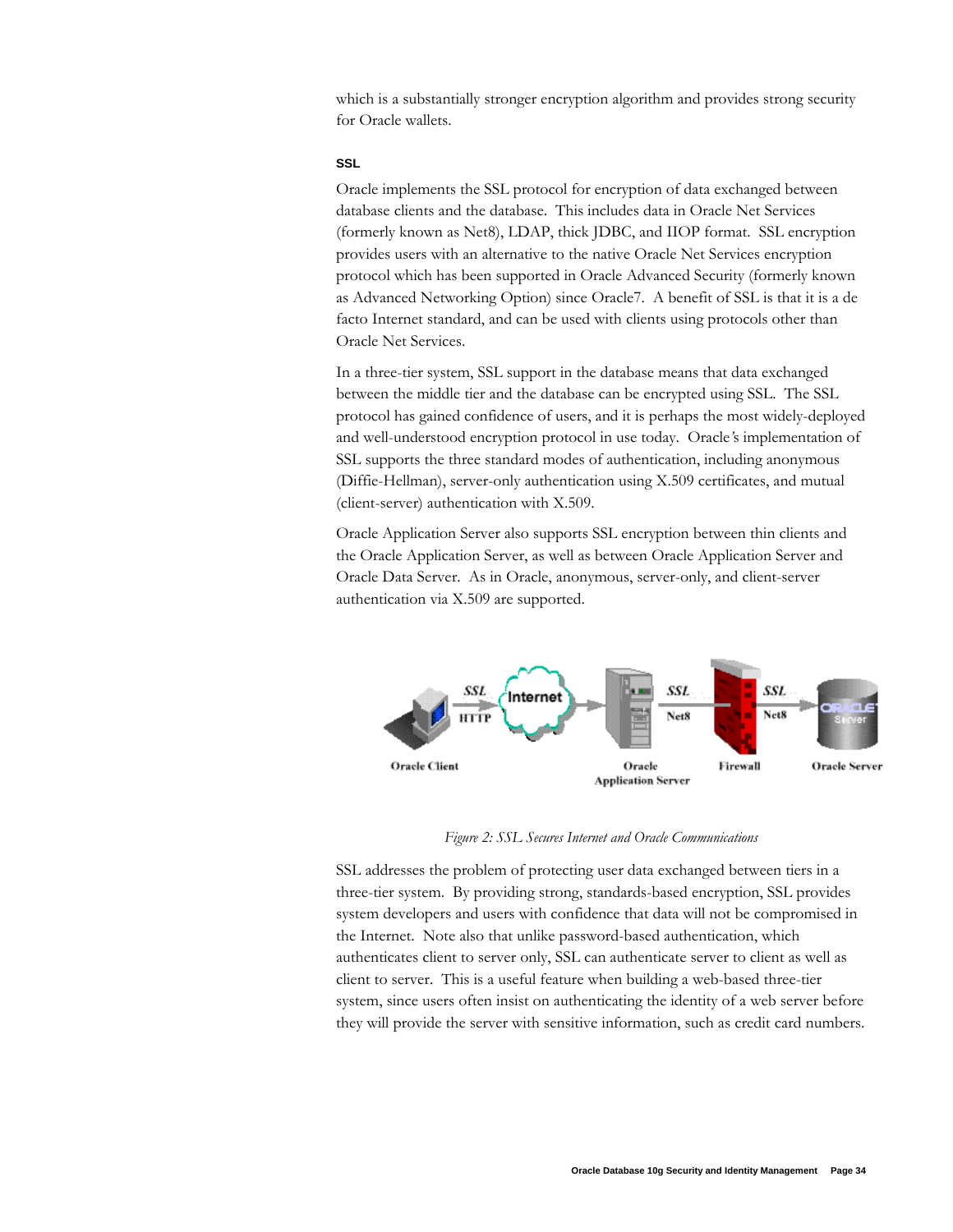# <span id="page-34-0"></span>**Java Security**

Oracle8*i* was the first relational database to provide built-in support for Java, reinforcing its position as the database platform of choice for Internet developers. The security model in Oracle8*i* is that of JDK 1.1, which provided relatively coarsegrained access control. Oracle extends this security model to that of JDK 1.2, which includes a fine-grained, policy-based access control model. This model is more flexible and configurable than the previous Java security model, and is based on a permission class hierarchy.

#### **JDBC Security**

JDBC is an industry-standard Java interface that provides a Java standard for connecting to a relational database from a Java program. Sun Microsystems defined the JDBC standard, and Oracle Corporation, as an individual provider, implements and extends the standard with its own JDBC drivers. Oracle implements two types of JDBC drivers: Thick JDBC drivers built on top of the Cbased Oracle Net Services client, and thin (pure Java) JDBC drivers to support downloadable applets.

Since thick JDBC uses the full Oracle Net Services communications stack on both client and server, it can take advantage of existing Oracle Advanced Security encryption and authentication mechanisms. Because the thin JDBC driver is designed for use with downloadable applets used over the Internet, Oracle includes a 100% Java implementation of Oracle Advanced Security encryption and integrity algorithms for use with thin clients. Oracle Advanced Security provides the following features for thin JDBC:

- Data encryption
- Data integrity checking
- Secure connections from thin JDBC clients to the Oracle Database 10g
- Ability for developers to build applets that transmit data over a secure communication channel
- Secure connections from Oracle Database 10gs to older versions of Oracle Advanced Security-enabled databases

#### **Secure Connections for Virtually Any Client**

On the server, the negotiation of algorithms and the generation of keys function exactly the same as Oracle Advanced Security Net8 encryption, thus allowing backward and forward compatibility of clients and servers. On the clients, the algorithm negotiation and key generation occur in exactly the same manner as Cbased Oracle Advanced Security encryption. The client and server negotiate encryption algorithms, generate random numbers, use Diffie-Hellman to exchange session keys, and use the Oracle Password Protocol, in the same manner as traditional Oracle Net Services clients. Thin JDBC contains a complete implementation of a Oracle Net Services client in pure Java. Consistent with other

**Thick JDBC contains a complete implementation of a Oracle Net Services client in pure Java.**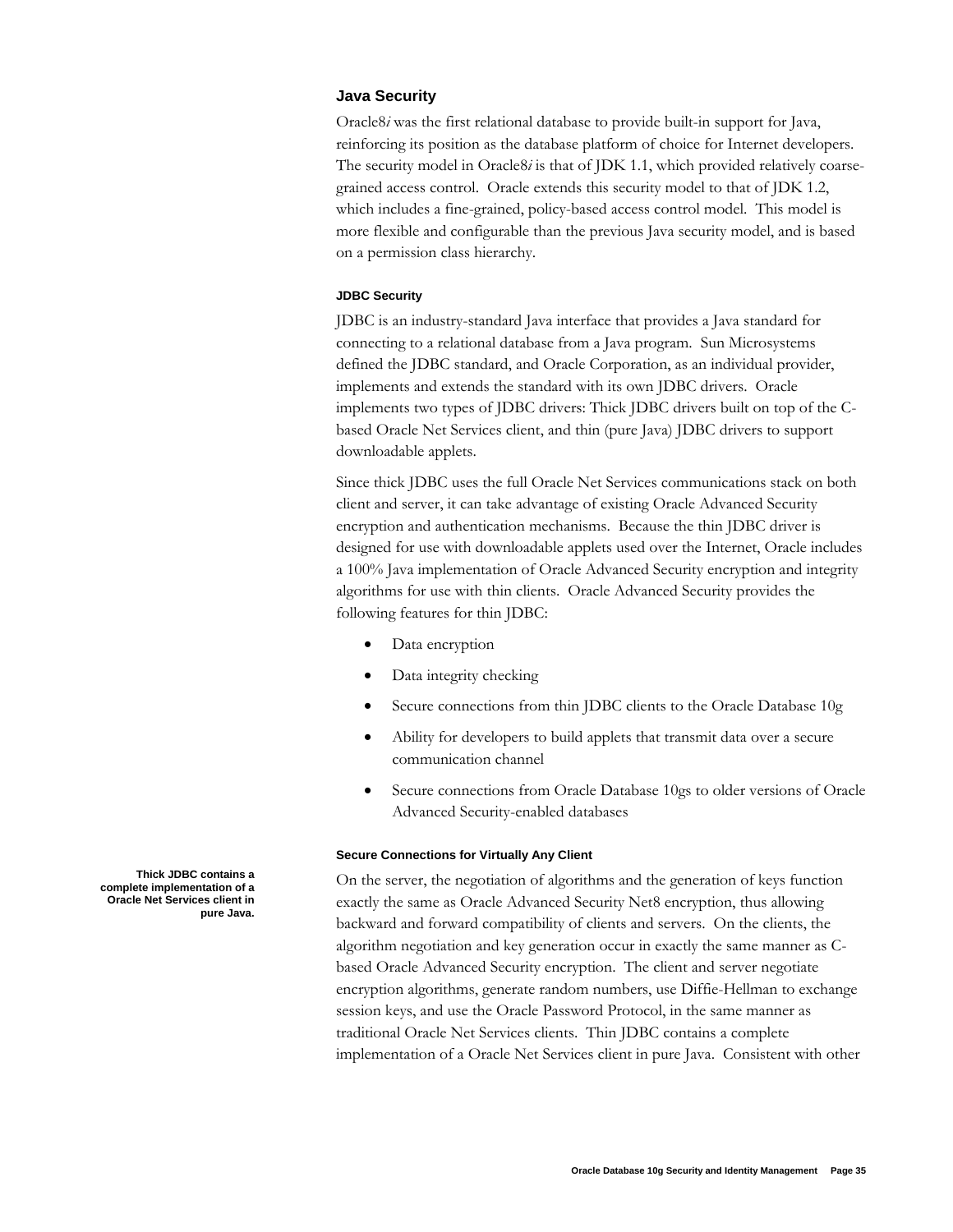<span id="page-35-0"></span>encryption implementations, the Java implementation of Oracle Advanced Security prevents access to the cryptographic algorithms, makes it impossible to double encrypt data, and encrypts data as it passes through the network. Users cannot alter the keyspace nor alter the encryption algorithms themselves.

# **Use of the Secure JDBC Implementation**

The Oracle Advanced Security Java implementation gives developers the ability to build applets that transmit data over secure communication channels secured by Oracle Advanced Security. For example, it provides secure connections from any middle tier server with Java Server Pages (JSPs) to the Oracle Data Server and secure connections from Oracle Database 10gs to older versions of Oracle Advanced Security-enabled databases. This allows e-businesses deploying Oracle and other components to securely transmit a variety of information over a variety of channels.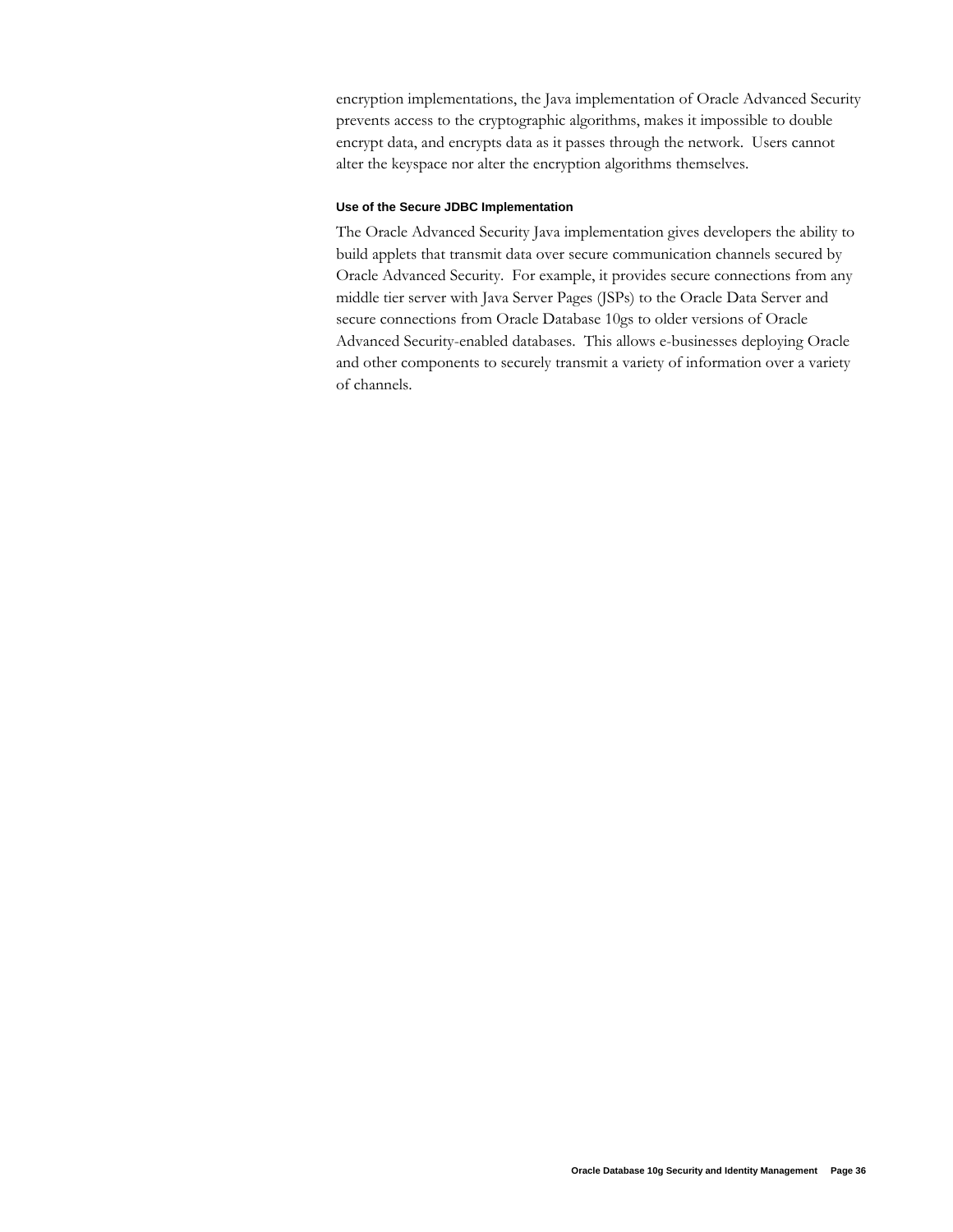# <span id="page-36-0"></span>**SUMMARY**

Just like previous versions of the Oracle Database, Oracle Database 10g raises database security technology to a new level. Oracle's decade long commitment to independent security evaluations, coupled with Oracle's 25 plus years working with security conscious customers has enabled Oracle to establish itself as the database security leader. Robust support for row level security, integrated identity management capabilities, fine-grained auditing, label security, proxy authentication, PKI support, Virtual Private Database, and selective data encryption are just a few of the technologies available with Oracle Database 10g. In addition, the capabilities in the Oracle Database 10g are ideally suited for meeting the privacy challenges in today's global economy. Oracle Database 10g's robust identity management integration capabilities provide huge cost savings by dramatically reducing the complexity of managing application users. Oracle is an ideal platform on which to build and deploy secure applications for today's complex, Internet connected world.